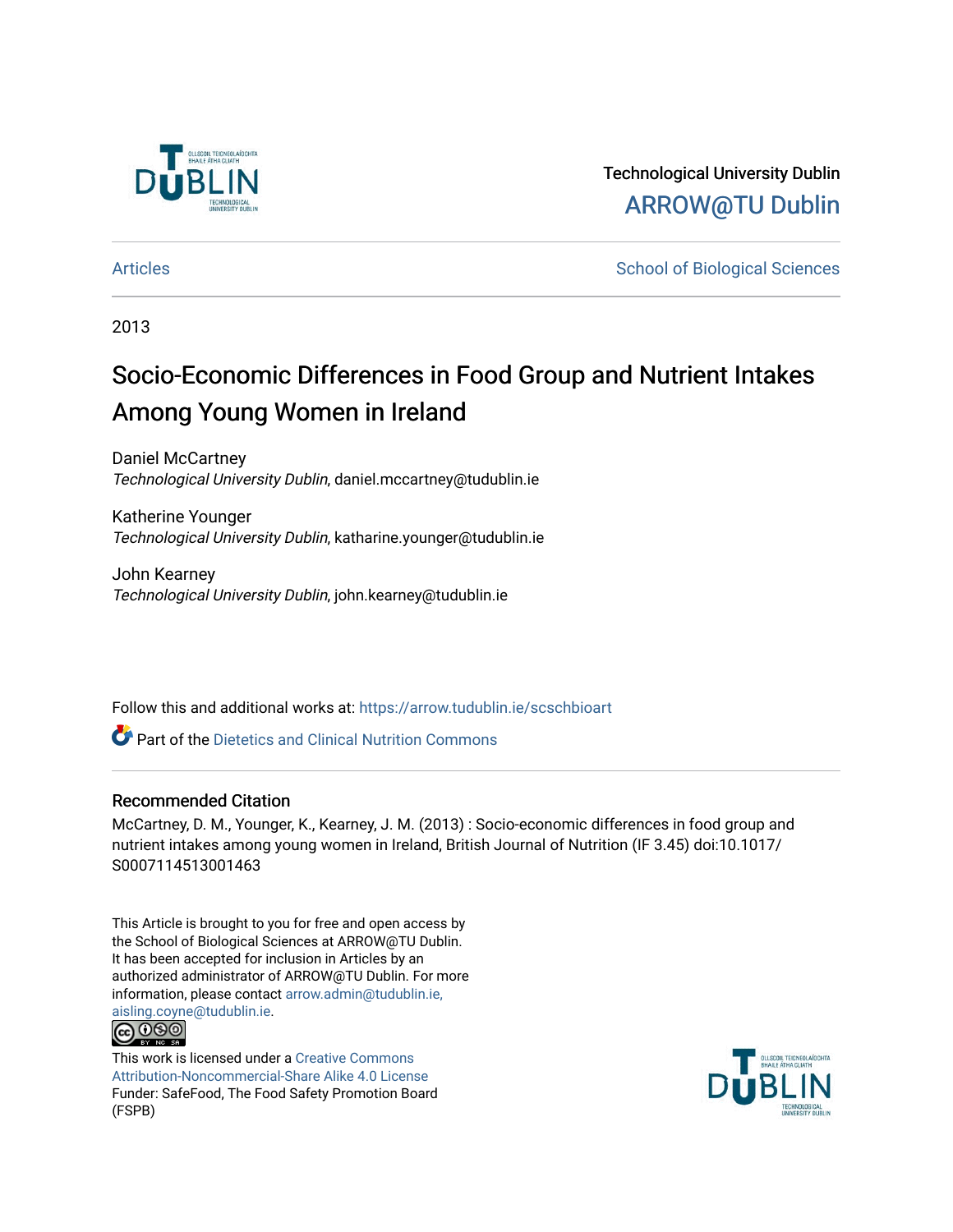## Socio-economic differences in food group and nutrient intakes among young women in Ireland

Daniel M. A. McCartney\*, Katherine M. Younger, Joanne Walsh, Marie O'Neill, Claire Sheridan and John M. Kearney

School of Biological Sciences, Dublin Institute of Technology, Kevin Street, Dublin 8, Republic of Ireland

(Submitted 14 September 2012 – Final revision received 27 March 2013 – Accepted 8 April 2013)

#### Abstract

The present study aimed to investigate socio-economic disparities in food and nutrient intakes among young Irish women. A total of 221 disadvantaged and seventy-four non-disadvantaged women aged 18–35 years were recruited. Diet was assessed using a diet history protocol. Of the total population, 153 disadvantaged and sixty-three non-disadvantaged women were classified as plausible dietary reporters. Food group intakes, nutrient intakes and dietary vitamin and mineral concentrations per MJ of energy consumed were compared between the disadvantaged and non-disadvantaged populations, as was compliance with dietary fibre, macronutrient and micronutrient intake guidelines. The disadvantaged women had lower intakes than the non-disadvantaged women of fruit, vegetables, fish, breakfast cereals, low-fat milk and wholemeal bread (all  $P<0.001$ ), yogurt (P=0.001), low-fat spread (P=0.002) and fresh meat (P=0.003). They also had higher intakes of butter, processed red meats, white bread, sugar-sweetened beverages, fried potatoes and potato-based snacks (all  $P<0.001$ ) and full-fat milk ( $P=0.014$ ). Nutritionally, the disadvantaged women had higher fat, saturated fat and refined sugar intakes; lower dietary fibre, vitamin and mineral intakes; and lower dietary vitamin and mineral densities per MJ than their more advantaged peers. Non-achievement of carbohydrate ( $P=0.017$ ), fat ( $P<0.001$ ), saturated fat ( $P<0.001$ ), refined sugar ( $P<0.001$ ), folate ( $P=0.050$ ), vitamin C ( $P$ <0·001), vitamin D ( $P$ =0·047) and Ca ( $P$ =0·019) recommendations was more prevalent among the disadvantaged women. Both groups showed poor compliance with Fe and Na guidelines. We conclude that the nutritional deficits present among these socially disadvantaged women are significant, but may be potentially ameliorated by targeted food-based interventions.

Key words: Nutrients: Dietary intakes: Low socio-economic status: Irish women

There is a substantial body of research demonstrating both increased morbidity<sup>(1,2)</sup> and premature mortality<sup>(3)</sup> among Irish adults of low socio-economic status (SES), in comparison with their more advantaged peers. International research has suggested that such health inequalities may be at least partially attributable to differences in food and nutrient intakes across the socio-economic spectrum<sup>(4)</sup>. However, while literature describing dietary and nutritional inequalities among Irish adults has been published<sup>(5-7)</sup>, it has been a challenge for the larger national nutrition surveys conducted in recent  $years<sup>(8-11)</sup>$  to capture the food and nutrient intake patterns of the very poorest members of Irish society. The methodological constraints that limit the recruitment of such subjects in national nutrition surveys have highlighted the need for focused, dedicated research in this area. For example, the Low Income Diet and Nutrition Survey (LIDNS) in the  $UK^{(12)}$ was commissioned specifically to examine food and nutrient intake patterns among a carefully selected population of low-SES consumers in that country.

Research in many countries has highlighted profound differences in food group and nutrient intakes across the socio-economic spectrum. For example, lower consumption of fruit and vegetables has been consistently demonstrated among low-SES groups in the UK $^{(13)}$ , Europe<sup>(14)</sup>, Norway<sup>(15)</sup>, the Netherlands<sup>(16)</sup>, Denmark<sup>(17)</sup>, Australia<sup>(18)</sup>, New Zealand<sup>(19)</sup> and the USA $^{(20)}$ . Similarly, lower consumption of ready-to-eat breakfast cereals has been reported among low-SES groups in the UK<sup>(21)</sup>, France<sup>(22)</sup>, Spain<sup>(23)</sup>, the USA<sup>(24)</sup> and Australia<sup>(25)</sup>, while lower wholemeal bread intakes have been observed among low-SES men and women in the  $UK^{(26)}$ . Lower fish intakes have also been observed among low-SES respondents in Switzerland<sup>(27)</sup>, Italy<sup>(28)</sup> and Spain<sup>(23)</sup>, while higher intakes of processed red meats<sup>(29–31)</sup>, chips and fried potatoes<sup>(32,33)</sup>, potato-based snacks<sup>(32,34)</sup>, white bread<sup>(32,35)</sup>, and sugarsweetened foods and drinks<sup> $(26,36)$ </sup> have also been widely reported among these socially disadvantaged groups.

These dietary differences have been shown to lead to unfavourable macronutrient<sup> $(4,35)$ </sup> and micronutrient<sup> $(18)$ </sup> intakes

\* Corresponding author: D. M. A. McCartney, fax  $+353$  1 402 4995, email Daniel.McCartney@dit.ie

Abbreviations: EAR, estimated average requirement; ED, electoral district; EI, energy intake; NMES, non-milk extrinsic sugar; SES, socio-economic status.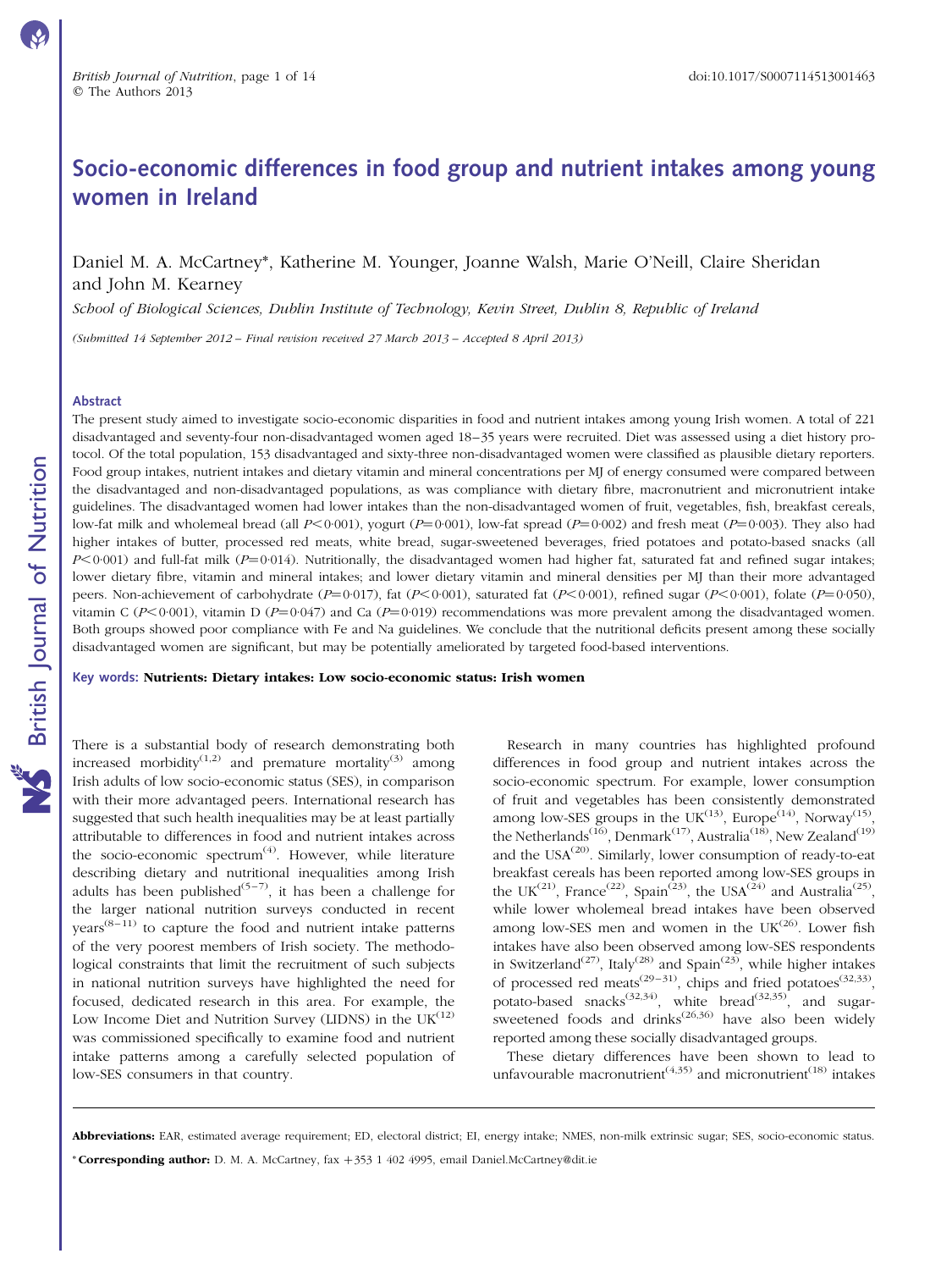among low-SES groups. The present study aimed to determine whether similar socio-economic differences in diet occur among young Irish women and, if so, whether they are associated with poorer nutritional intakes among these low-SES women.

#### Methods

#### Data collection

A total of 295 women aged 18–35 years were recruited from areas around Dublin using a de novo socio-economic sampling frame that ranked electoral districts (ED) based on a composite score for six socio-economic indicators. In order to construct this sampling frame, small-area population statistics were derived from national census data, enabling prevalence estimates for unemployment, low occupational social class, low socio-economic group, low formal education, single-parent household structure and local authority accommodation to be calculated for each of the 353 ED in Greater Dublin. Each of the ED was then ranked from 1 to 353 for each of these socio-economic parameters. For each ED, the ranking scores for each of these six socio-economic parameters were multiplied together. The product of the ranking scores for each ED was finally used to score each ED from 1 to 353, with larger numbers indicating a greater level of overall disadvantage. Using this system, the most disadvantaged quintile of ED (i.e. the seventy-one ED with the largest scores) was identified. From these seventy-one ED, areas were identified in North, South, West and City Centre Dublin. Within these areas (four in North Dublin, three in South Dublin, four in West Dublin and four in the City Centre), fifteen recruitment sites (e.g. local community development schemes, training centres, crèches) were selected. Ultimately, 221 disadvantaged women were recruited from these sites. A reference population of seventy-four women was recruited from areas in the top four quintiles to establish a non-disadvantaged comparison group that would be broadly representative of the wider 'non-poor' female population in this age group.

Several indices were subsequently used to assess the SES of each respondent. These included educational attainment and occupational social class, in addition to material indices of disadvantage including 'at risk of poverty' status, relative deprivation and consistent poverty. At risk of poverty (relative income poverty) was calculated by comparing equivalised household income against the 60% median income threshold $^{(37)}$ . Relative deprivation was assessed by determining whether the respondents had experienced the enforced absence (due to financial constraint) of one or more basic necessities from a list of eight<sup> $(37)$ </sup>, while consistent poverty was identified if a respondent reported being 'at risk of poverty' in addition to experiencing enforced absence of one or more of the eight basic markers of deprivation<sup>(37)</sup>. The derivation of relative deprivation is now defined as the enforced absence of two or more basic necessities from a revised list of eleven<sup> $(38)$ </sup>; however, this itinerary had not been finalised or implemented during the design or early data collection phases of the present study.

Habitual dietary intake was assessed by an interviewerassisted questionnaire in a group setting, using a semistructured weekly diet history according to a previously described protocol<sup>(39)</sup>. A facilitator outlined each mealtime and inter-meal period to the group in turn, with each respondent recording each component of her typical weekly menu at the appropriate location on her diet history questionnaire. Thereafter, three fieldworkers (one dietitian and two finalyear nutrition and dietetics students) conducted face-to-face interviews with each respondent in the group to elicit the types of foods consumed at these meal- and snack times and the frequency with which these foods were consumed. Portion sizes for each food were quantified using verbal descriptions from the respondents expressed in terms of typical household measures and were further explicated using an atlas of food portion sizes<sup> $(40)$ </sup> and an itinerary of average portion sizes and typical weights of common foods as required<sup> $(41)$ </sup>. Information regarding the type, brand, frequency and dosage of any dietary supplements taken was also sought. A new food code was created for each of these supplements in a nutrient analysis package (Weighed Intake analysis Software Package (WISP) version 3.0; © Tinuviel Software Limited, 2005) using nutritional composition data derived from the manufacturer or taken directly from the nutrition label on the product. Where the brand was unknown to the respondent, the food code for the most commonly cited brand of that supplement type after all dietary records had been entered was used as the default.

Quantitative demographic, ecological, socio-economic, health behavioural and attitudinal data were simultaneously collected by a questionnaire at this time. Body weight was also measured to the nearest 0·2 kg using a Seca Compact Digital Floor Scale III, model 888 (Seca Limited), while height was measured to the nearest 0·5 cm using a collapsible 'Leicester Height Measure' stadiometer (CMS Weighing Equipment). Waist circumference was measured on the left hand side around the umbilicus, at the mid-point between the lower rib margin and the supra-iliac crest on the mid-axillary line. These measurements were taken to the nearest 0·5 cm with a Seca Circumference Measuring Tape model 200 (Seca Limited), held snugly against the skin as described in the North/South Ireland Food Consumption Survey (NSIFCS)<sup>(42)</sup>. Overall, anthropometric indices (weight, height and waist circumference) were measured for 292 of the 295 respondents.

#### Data management

For each respondent, the total weekly intake for each food in the diet history (i.e. the g per portion multiplied by the number of servings per week) and each dietary supplement was entered into a MS Excel<sup>®</sup> spreadsheet. Using the formula function, the weekly intake data were then divided by 7 to yield an average daily intake (i.e. amount per d) for all of the foods and supplements recorded in the respondent's diet history. These average daily intakes for each food and supplement were subsequently entered into WISP version 3.0, which generated food group and nutrient intake estimates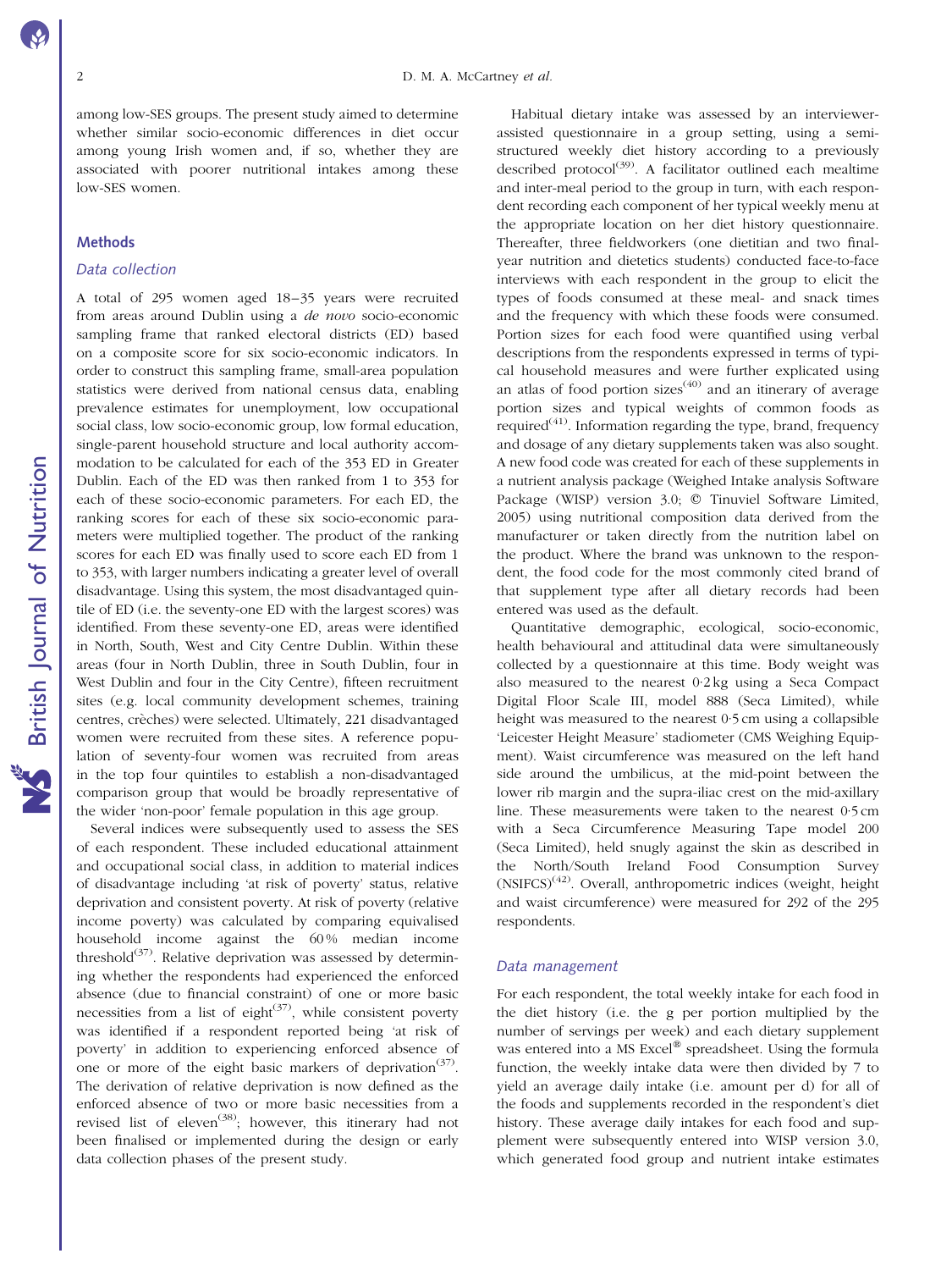based on McCance and Widdowson's The Composition of Foods 6th Edition<sup> $(43)$ </sup> and Supplements.

WISP version 3.0 generated seventeen default food groups, from which ten broad food groups were initially created. In order to assess differences in the intakes of foods within these groups, six of the ten food groups (milk and dairy foods, starchy carbohydrates, meat and meat products, beverages, potatoes and fish) were disaggregated manually. This was done by examining all of the 295 diet records from WISP, highlighting the foods in each of these six broad food groups, and then separating the foods in each group into their constituent subgroups. This created twenty-three new subgroups from the six original larger food groups, including categories such as low-fat milk and full-fat milk; white, brown and wholemeal breads; and sugar-sweetened and non-sugar-sweetened beverages, the latter of which included all teas, coffees, squashes and waters. These disaggregated food group data were added to the original food and nutrient intake data from WISP, and these were then merged with the demographic, ecological, socio-economic, health behavioural and attitudinal data, creating a final relational database that covered all of these parameters for all the 295 respondents. The full database was exported to a statistical software package (SPSS version 16.0; SPSS, Inc., 2007) for subsequent analyses.

To address the issue of dietary misreporting, the 292 respondents for whom body weight data were available were stratified into one of four relative physical activity categories, based on habitual vigorous activity levels and estimated daily sitting times. In order to do this, the respondents were asked questions adapted from the short version of the International Physical Activity Questionnaire  $(IPAQ)^{(44)}$  about how long they were seated for on a typical weekday and a typical weekend day, and about their duration of vigorous physical activity on a typical weekday and a typical weekend day. Weighted average daily durations spent at each of these activity levels were calculated from these data, permitting the respondents to be classified into one of three tertiles for sitting time (low, moderate or high) and as 'exercisers' or 'non-exercisers' based on their participation or nonparticipation in vigorous activity. Those in the highest tertile for sitting time (i.e. the least active) were attributed a 'sedentarism' score of 1, with those in the moderate category receiving a score of 2 and those in the lowest category (i.e. the most active) receiving a score of 3. Non-exercisers who did not participate in vigorous activity were similarly given a score of 1, while the 'exercisers' were allocated a score of 2. The respondents then had their sedentarism (sitting) scores and their vigorous activity scores multiplied together, generating overall relative physical activity scores from 1 (least active) to 6 (most active). These overall scores were finally used to classify the 292 respondents into four relative activity categories: low  $(n \t 64)$ ; low to moderate  $(n 96)$ ; moderate to high  $(n 66)$  and high  $(n 66)$ .

Based on published estimates of typical physical activity levels among women<sup> $(45-47)$ </sup> and considering the demonstrably low overall levels of vigorous activity in our study population (two-thirds of participants performed no vigorous activity at all), this cohort was deemed to have habitual levels that

lay at the lower reaches of the documented physical activity spectrum for young women. Accordingly, the four relative physical activity categories were 'mapped' to a series of physical activity level estimates (1·40, 1·48, 1·56 and 1·64) according to previously described protocols<sup>(48)</sup>. Lower physical activity level 'cut-off' thresholds for the respondents in each physical activity level category were then calculated<sup>(48)</sup>. Those whose energy intake (EI) divided by their calculated BMR (EI/BMR) fell below the calculated cut-off threshold for their category were classified as dietary 'under-reporters'  $(n 53)$ , while in all categories, those with an EI/BMR greater than 2·5 were classified as dietary 'over-reporters' (n 23). These under-reporters and over-reporters were excluded from further dietary and nutrient analyses.

#### Statistical analysis

Compliance with dietary fibre, macronutrient, vitamin and mineral intake guidelines was compared between the disadvantaged and non-disadvantaged groups, using crosstabulation with  $\chi^2$  analyses and reporting Yates' continuity correction for all  $2 \times 2$  analyses. For the macronutrients, this first necessitated that their percentage contribution to food EI (i.e. to EI after the contribution from alcohol had been excluded) be derived. Notwithstanding the fact that these are population guidelines, the respondents were categorised as 'compliers' if their intake exceeded the population guideline (in the case of carbohydrate and protein) or fell below the population guideline (in the case of total fat, saturated fat and non-milk extrinsic sugars (NMES)). 'Non-compliers' for the various macronutrients were those whose percentage of food energy fell below the population guideline in the case of carbohydrate and protein and those whose percentage of food energy fell above the population guideline in the case of total fat, saturated fat and NMES. In addition to macronutrient compliance, dichotomous categorical variables were also created to compare compliance with dietary fibre, NSP, alcohol, vitamin and mineral intake guidelines between the groups, again by means of cross-tabulation with  $\chi^2$  analyses. Compliance thresholds for dietary fibre and NSP were defined according to the WHO/Food and Agriculture Organization<sup>(49)</sup> and UK Department of Health<sup>(50)</sup> guidelines, respectively. Compliance thresholds for macronutrient intakes were defined according to the UK percentage food energy guidelines<sup> $(50)$ </sup> and Irish alcohol unit intake guidelines<sup> $(51)$ </sup>. For each vitamin and mineral, the compliance threshold was defined as the Irish estimated average requirement  $(EAR)^{(52)}$ , with the exception of Na, where in the absence of an EAR, the compliance threshold was defined at the population maximum recommended intake<sup>(53)</sup>.

All of the food group intakes were non-normally distributed, and intake comparisons between the disadvantaged and non-disadvantaged populations were made by non-parametric Mann–Whitney U tests. The percentage of consumers for each food group was also compared between the disadvantaged and non-disadvantaged populations. This was done by first classifying each respondent as a consumer (intake  $> 0 g/d$ ) or a non-consumer (intake  $= 0 g/d$ ) for each of the different food groups of interest. These dichotomous categorical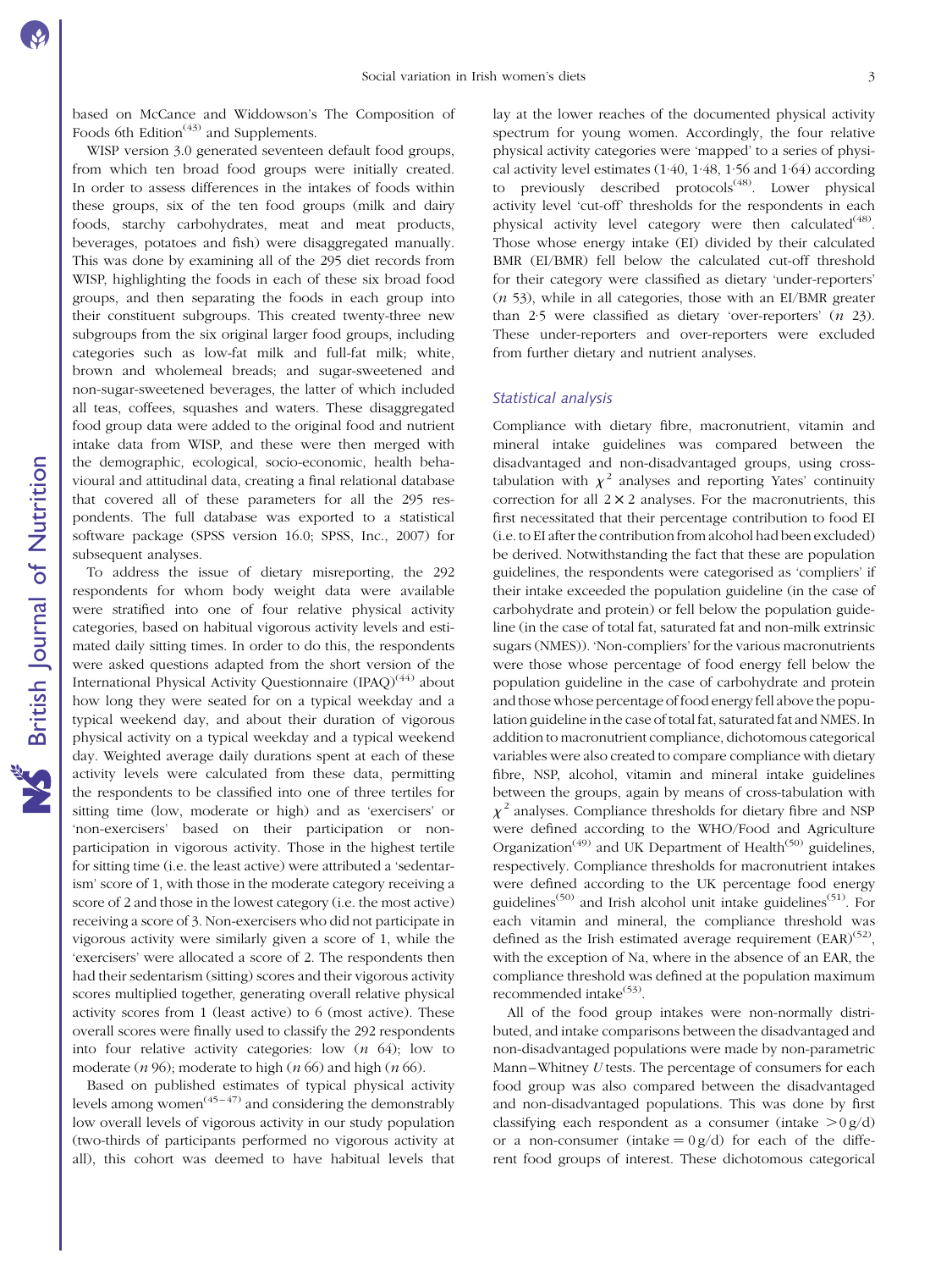variables were then individually cross-tabulated against disadvantaged/non-disadvantaged status, with  $\chi^2$  analyses and Yates' continuity correction being applied in each case to determine the statistical significance of their associations.

Differences in energy, dietary fibre and macronutrient intakes between the disadvantaged and non-disadvantaged populations were analysed using parametric independent samples  $t$  tests for those whose intakes were normally distributed (energy, carbohydrate, total fat, saturated fat, monounsaturated fat, polyunsaturated fat and protein) and by non-parametric Mann–Whitney  $U$  tests for those whose intakes were non-normally distributed (dietary fibre, NSP, NMES, cholesterol and alcohol). Macronutrient intakes were compared between the disadvantaged and non-disadvantaged populations with the contribution of alcohol excluded (i.e. comparison of percentages of energy from food only). This was done to ensure that high alcohol intakes did not artifactually reduce the calculated percentage of energy derived from fat, saturated fat or NMES, leading to erroneous conclusions about the overall quality of such diets.

Differences in vitamin and mineral intakes and dietary micronutrient density between the disadvantaged and nondisadvantaged groups were similarly assessed by parametric independent samples  $t$  tests for normally distributed parameters (Na, Zn and P) and by non-parametric Mann– Whitney U tests for non-normally distributed parameters (vitamins A,  $B_1$ ,  $B_2$ ,  $B_5$ ,  $B_6$ ,  $B_{12}$ , C, D and E, niacin, folate, carotene, K, Fe, Ca, Mg and Cu).

Vitamin and mineral intake and compliance analyses were performed with dietary supplements included to compare total intakes and adequacy of these nutrients according to SES. Vitamin and mineral density analyses, however, were performed with supplements excluded to assess whether there were differences in the dietary concentration of these micronutrients between the two groups.

The two-sided significance of all results was assessed at the  $P<0.05$  level.

The present study was conducted according to the guidelines laid down in the Declaration of Helsinki, and all procedures involving human subjects were approved by the Dublin Institute of Technology Ethics Committee, 2005. Written informed consent was obtained from all subjects.

#### **Results**

#### Sample population

The disadvantaged population differed significantly from the non-disadvantaged population in terms of both the social (occupational social class, education and single-adult family structure) and material (income, deprivation and consistent poverty) indices of disadvantage used by the Irish Central Statistics Office<sup>(37)</sup> (Table 1). The disadvantaged women in the present study also had rates of relative income poverty or 'at risk of poverty'  $(51.1\%)$ , relative deprivation  $(40.5\%)$  and consistent poverty (25 %) that were substantially greater than those observed in the national population (16·5, 24·4 and 5·1 %, respectively). The disadvantaged respondents' poverty rates were also considerably higher than those of identifiably vulnerable population groups in Irish national surveys, such as those in lone-parent households (37·6 % relative income poverty rate) and the unemployed (17·5 % consistent poverty rate)<sup>(54)</sup>. While all the respondents were aged  $18-35$  years, the 'disadvantaged' sample was younger than the reference 'non-disadvantaged' peer group  $(25.1$  (SD  $5.7)$  v. 26.9 (SD  $3.9$ ) years,  $P=0.011$ ). Overall,  $90.7\%$  of the overall population was Caucasian Irish, with 3·6 % from other EU member states, 3·4 % of Black African ethnicity, 1·7 % classified as travellers and 0·6 % from Asia. This compared to the most recent National Census data at the time (2006), which classified 87·4 % of the population as Irish, 0·5 % as Irish Travellers, 6·9 % as 'Any

Table 1. Socio-economic characteristics of the full study population (n 295)

|                                   | Definition                                                                                                                | Percentage of disadvantaged<br>population (n 221) | Percentage of advantaged<br>population $(n 74)$ |
|-----------------------------------|---------------------------------------------------------------------------------------------------------------------------|---------------------------------------------------|-------------------------------------------------|
| Disadvantage                      | Recruited from a site within the lowest quintile of ED                                                                    | $100 - 0$                                         | $0 - 0$                                         |
| Low social class                  | Social class: (4) skilled manual, (5) semi-skilled or<br>(6) unskilled                                                    | 63.3                                              | $0-0$                                           |
| Low socio-economic<br>group       | Socio-economic group: (E) manual skilled,<br>(F) semi-skilled or (G) unskilled                                            | 43.4                                              | $0-0$                                           |
| Low education                     | None, primary or intermediate education                                                                                   | 54.8                                              | $0-0$                                           |
| Early school leaving              | Left school aged 16 years or under                                                                                        | 46.6                                              | 2.7                                             |
| Relative income<br>poverty*       | Equivalised income less than 60% of the median income<br>(i.e. $\leq \epsilon$ 208-71/week)                               | $51-1$                                            | 2.7                                             |
| Relative deprivation <sup>+</sup> | Lacking one or more of the eight basic deprivation indicators                                                             | 40.5                                              | 4.1                                             |
| Consistent poverty                | Equivalised income $\leq \text{\textsterling}208.71$ /week and lack $\geq 1$ of the<br>eight basic deprivation indicators | 25.0                                              | 1.4                                             |
| Benefit entitlement               | Entitled to social welfare payments                                                                                       | 63.6                                              | $10-8$                                          |
| Medical card status               | Entitled to a medical card                                                                                                | 69.2                                              | 1.4                                             |
| Single-adult family unit          | Family unit comprising a single adult and one or more children                                                            | 44.8                                              | $0 - 0$                                         |

ED, electoral district.

\* Equivalised income calculated on 1·0 (first adult), 0·5 (second and subsequent adults) and 0·3 (children under 14 years) scales used by the Central Statistics Office,  $I$ reland $(37)$ 

† The eight 'basic necessities' selected by the Central Statistics Office(37) to describe relative deprivation in Ireland are not having new, but second-hand clothes, a meal with meat, chicken or fish every second day, a warm, water-proof coat, two pairs of strong shoes, and a roast or its equivalent once per week or having debt problems arising from normal living expenses (or availing of charity), a day in the last 2 weeks without a substantial meal and needing to go without eating during the last year through lack of money.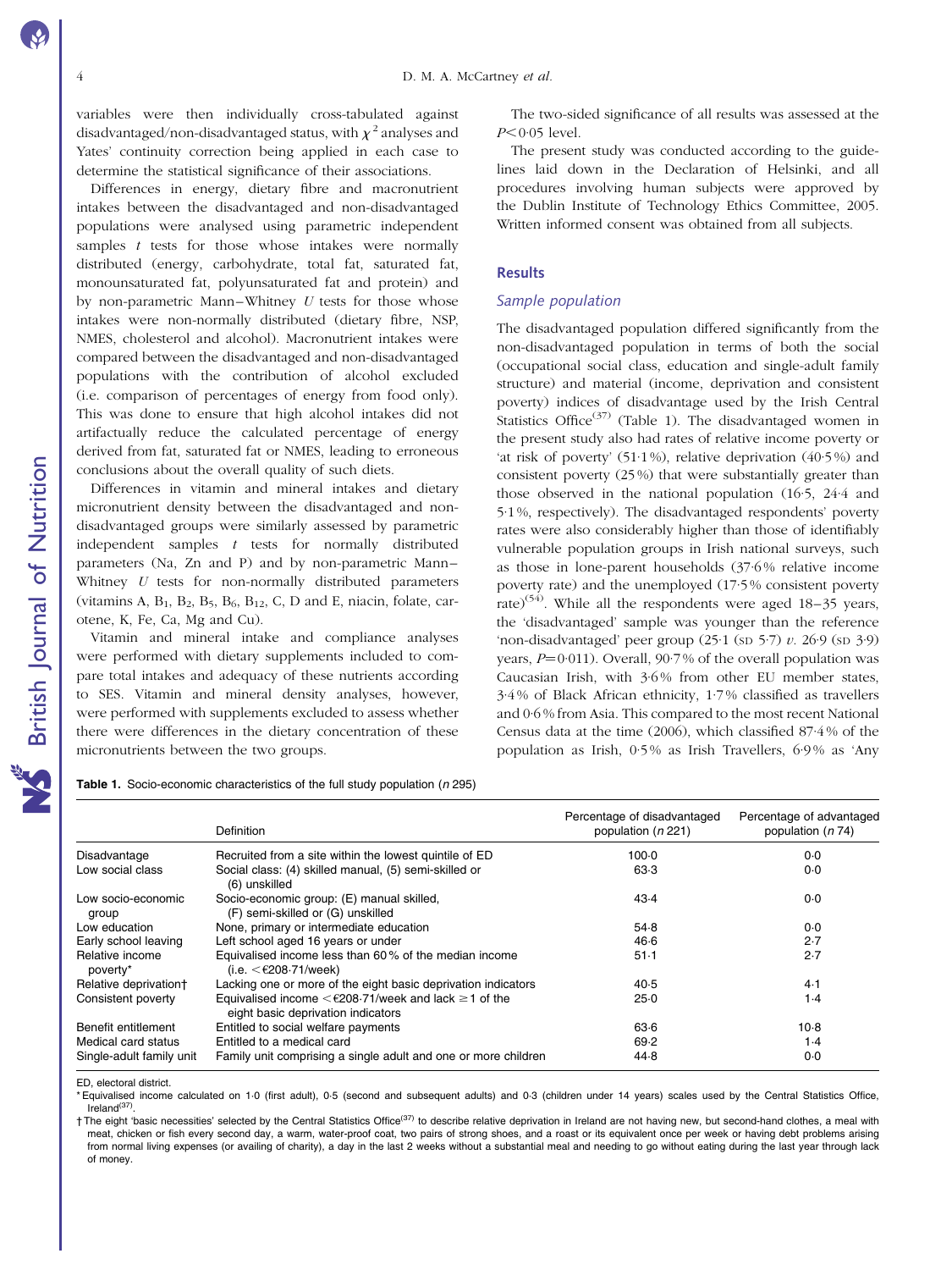other White background', 1·0 % as African, 0·1 % as 'Any other Black background', 0·4 % as Chinese, 0·9 % as 'Any other Asian background' and 1·1 % as 'Other including Mixed background<sup>,(55)</sup>.

#### Food group intakes

Median intakes of fruit and fruit juices, vegetables, breakfast cereals, low-fat milk, yogurt, low-fat spread, poultry, wholemeal bread, non-sugar-sweetened beverages, fresh fish and tinned fish were all significantly lower among the disadvantaged women than among their more affluent peers. Conversely, median intakes of full-fat milk, butter, red meats, processed red meats, white bread, sugar-sweetened beverages, fried and roasted potatoes and potato-based snacks were all significantly higher among the disadvantaged women than among the non-disadvantaged women (Table 2).

For fruit, vegetables, breakfast cereals, low-fat milk, butter, processed red meats, wholemeal bread, sugar-sweetened beverages, fried and roasted potatoes, potato-based snack foods and fish, two- to threefold disparities in intake (and considerably more in some cases) were observed, indicating profound dietary differences between the two groups (Table 2).

Most of these discrepancies in food group intake were mediated by differences in both 'intake level' (i.e. portion size and frequency of consumption) and 'prevalence of

consumption' (i.e. the percentage of consumers within the respective populations). For example, there were significantly fewer consumers of fruit juices (69  $\nu$ , 94%), breakfast cereals (58 v. 86%), low-fat milk (24 v. 64%), oily fish  $(4 v. 36\%)$  and tinned fish  $(15 v. 47\%)$  (all  $P<0.001$ ), yogurt  $(36 v. 61\%, P=0.001)$ , low-fat spread  $(20 v. 39\%, P=0.007)$ , poultry  $(87 v. 98\%, P=0.018)$ , wholemeal bread  $(49 v. 73\%$ ,  $P=0.002$ ), non-sugar-sweetened beverages (82 v. 95%,  $P=0.020$ ) and fresh fish (12 v. 31%,  $P=0.001$ ) in the disadvantaged group than in the non-disadvantaged group. A higher percentage of disadvantaged than non-disadvantaged women consumed full-fat milk (80  $\nu$ . 58%, P=0·001), butter (80 v. 59%,  $P=0.002$ ), white bread (88 v. 64%,  $P<0.001$ ), sugar-sweetened beverages (82  $v$ . 61%,  $P=0.002$ ), fried and roasted potatoes (88 v. 73%,  $P=0.020$ ) and potato-based snacks (71  $v$ . 38%,  $P \le 0.001$ ).

However, when non-consumers were removed, considerable differences in intake level between the disadvantaged and non-disadvantaged consumers persisted for several food groups. Disadvantaged consumers had higher daily intakes of butter (14 v. 7 g,  $P=0.002$ ), red meats (47 v. 39 g,  $P=0.002$ ), processed red meats (40 v. 20 g,  $P<0.001$ ), white bread (78 v. 31 g,  $P<0.001$ ), sugar-sweetened beverages (601 v. 200 g,  $P \le 0.001$ ), fried and roasted potatoes (89 v.  $30 g$ ,  $P < 0.001$ ) and potato-based snacks (17 v. 9 g,  $P<0.001$ ); and lower daily intakes of fruit and fruit juices (145 v. 214 g,  $P=0.006$ ), breakfast cereals (17 v. 30 g,

Table 2. Differences in food group consumption between the disadvantaged and non-disadvantaged respondents\* (n 216)

|                        |                               | Disadvantaged (n 153) |        | Non-disadvantaged (n 63) |        |                |
|------------------------|-------------------------------|-----------------------|--------|--------------------------|--------|----------------|
| Food groups            | Disaggregated food groups     | Amount (g/d)+         | IQR(g) | Amount (g/d)+            | IQR(g) | $\overline{P}$ |
| Fruit and vegetables   | Fruit and fruit juices        | 74                    | 196    | 200                      | 219    | < 0.001        |
|                        | Vegetables                    | 72                    | 75     | 194                      | 116    | < 0.001        |
| Breakfast cereals      | All types of cereals          | 4                     | 18     | 29                       | 44     | < 0.001        |
| Dairy products         | Full-fat milk                 | 96                    | 140    | 49                       | 150    | 0.014          |
|                        | Low-fat milk                  | 0                     | 0      | 63                       | 154    | < 0.001        |
|                        | Cheese                        | 6                     | 20     | 13                       | 21     | 0.057          |
|                        | Yogurt                        | $\Omega$              | 36     | 20                       | 90     | 0.001          |
|                        | <b>Butter</b>                 | 11                    | 18     | 4                        | 8      | < 0.001        |
|                        | Non-butter spread             | 0                     | 0      | 0                        | 0      | 0.330          |
|                        | Low-fat spread                | 0                     | 0      | 0                        | 8      | 0.002          |
| Meat and meat products | Red meats                     | 46                    | 41     | 33                       | 35     | 0.003          |
|                        | Poultry                       | 40                    | 48     | 63                       | 52     | < 0.001        |
|                        | Processed red meats           | 37                    | 45     | 17                       | 22     | < 0.001        |
|                        | Processed poultry             | 0                     | 0      | 0                        | 0      | 0.164          |
| Starchy carbohydrates  | White bread                   | 71                    | 60     | 12                       | 48     | < 0.001        |
|                        | Wholemeal bread               | 0                     | 41     | 42.5                     | 93     | < 0.001        |
| Sweet foods and drinks | Sweet foods and confectionery | 67                    | 92     | 64                       | 52     | 0.498          |
|                        | Sugar-sweetened beverages     | 428                   | 790    | 71                       | 264    | < 0.001        |
|                        | Non-sugar-sweetened beverages | 520                   | 880    | 1061                     | 877    | < 0.001        |
| Potatoes               | Plain                         | 56                    | 60     | 50                       | 50     | 0.135          |
|                        | Fried/roasted                 | 74                    | 88     | 24                       | 47     | < 0.001        |
|                        | Potato-based snacks           | 11                    | 28     | 0                        | 6      | < 0.001        |
| Fish and fish products | Overall fish                  | 0                     | 21     | 26                       | 36     | < 0.001        |
|                        | Fresh                         | 0                     | 0      | 0                        | 14     | 0.001          |
|                        | Oily                          | 0                     | 0      | 0                        | 17     | 0.960          |
|                        | Crumbed/battered              | 0                     | 0      | 0                        | 0      | < 0.001        |
|                        | Tinned                        | 0                     | 0      | 0                        | 24     | < 0.001        |

IQR, interquartile range.

\* All food group intakes were non-normally distributed, with intake comparisons between the disadvantaged and non-disadvantaged populations being performed using non-parametric Mann–Whitney U tests.

† Median values used for comparison.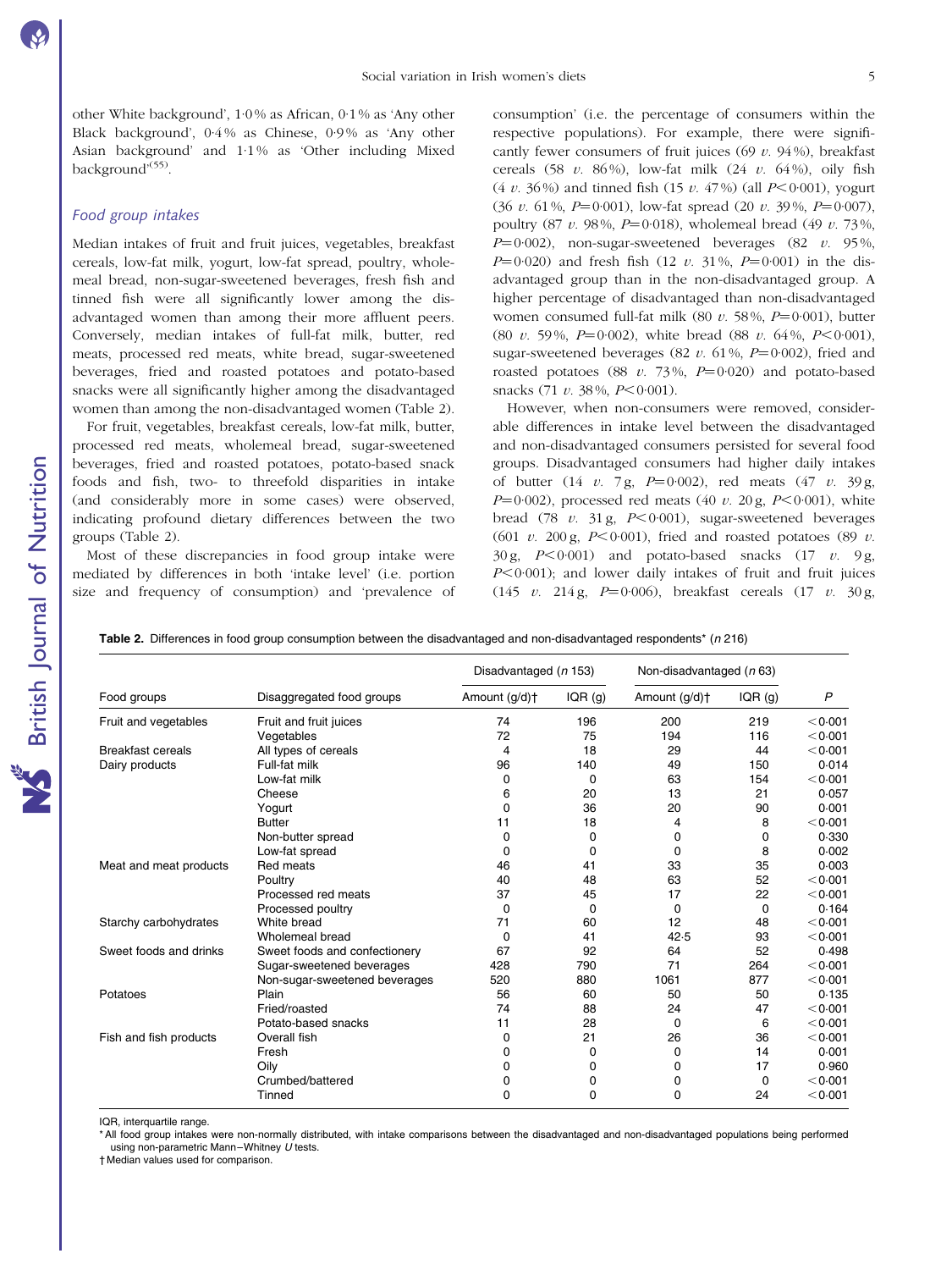$P<0.001$ ), poultry (43 v. 66 g,  $P=0.004$ ), wholemeal bread (41 v. 71 g,  $P=0.012$ ) and non-sugar-sweetened beverages (671  $v$ . 1074 g,  $P=0.001$ ) than the non-disadvantaged women who consumed these food groups.

#### Nutrient compliance

Energy, fibre and macronutrients. Non-compliance with macronutrient intake guidelines occurred more often among the disadvantaged women, who were significantly more likely than their non-disadvantaged peers to fall short of the recommended carbohydrate intake and to exceed the recommended intake guidelines for fat, saturated fat and NMES. Additionally, three times more disadvantaged than non-disadvantaged respondents exceeded the recommended 300 mg of dietary cholesterol per d, while a considerable majority of both groups failed to meet dietary fibre and  $n-3$ fatty acid guidelines (Table 3).

Micronutrients. While differences in vitamin and mineral compliance were less pronounced between the two groups, the disadvantaged women were significantly more likely to fall short of the EAR for folate, vitamin C, vitamin D and Ca (Table 3). In the case of folate, while 35·3 % of the disadvantaged women (and 20·6 % of the non-disadvantaged women) failed to achieve the EAR of  $230 \mu g/d^{(52)}$ , just 0·5 % of the disadvantaged women and only 5·4 % of the non-disadvantaged women took a  $400 \mu g/d$  supplement of

folic acid as recommended for all women of child-bearing potential<sup>(52)</sup>. A significant percentage of both populations also failed to achieve the requisite intake of vitamin C, vitamin A, Fe, Ca and especially vitamin D, while a majority of both groups exceeded the recommended intake of Na.

#### Nutrient intakes

Energy, dietary fibre and macronutrients. Mean and median energy consumption and dietary fibre and macronutrient intakes differed considerably between the two groups, when the contribution from alcohol was excluded ([Table 4](#page-7-0)). Mean daily EI was 1·25 MJ greater in the disadvantaged group than in the non-disadvantaged group (1·46 MJ with alcohol included). Dietary fibre, NSP, carbohydrate and protein intakes were lower, and fat, saturated fat, NMES and cholesterol intakes were higher, among the disadvantaged respondents in comparison with their more affluent peers.

Micronutrients. Mean and median vitamin and mineral intakes differed substantially between the disadvantaged and non-disadvantaged women, with the contribution from supplements both included and excluded. With supplements included, median intakes of vitamin  $B_2$ , niacin, vitamin  $B_5$ , vitamin  $B_6$ , folate, vitamin C, carotene, vitamin D and vitamin E were all lower among the disadvantaged women in comparison with the non-disadvantaged women ([Table 5](#page-8-0)). Regarding mineral consumption, median intakes of Mg were

Table 3. Differences in achievement of the recommended dietary fibre, macronutrient, cholesterol, alcohol, vitamin and mineral intakes between the disadvantaged and non-disadvantaged respondents (n 216)

|                                              |                                                    | Percentage of individuals falling<br>outside the recommended guidelines |                   |         |
|----------------------------------------------|----------------------------------------------------|-------------------------------------------------------------------------|-------------------|---------|
| Nutrients including supplements              | Population guideline*                              | Disadvantaged (n 153)                                                   | Advantaged (n 63) | P       |
| Dietary fibre (Southgate) (g/d)              | $>$ 25 g/d <sup>(49)</sup>                         | 99.3                                                                    | 98.4              | 1.000   |
| % Food energy from carbohydrate              | $>$ 50% food energy <sup>(50)</sup>                | 49.0                                                                    | $30 - 2$          | 0.017   |
| % Food energy from non-milk extrinsic sugars | $<$ 11% food energy <sup>(50)</sup>                | 59.5                                                                    | 30.2              | < 0.001 |
| % Food energy from fat                       | $<$ 35% food energy <sup>(50)</sup>                | 73.9                                                                    | 34.9              | < 0.001 |
| % Food energy from saturated fat             | $<$ 11% food energy <sup>(50)</sup>                | 88.9                                                                    | $65-1$            | < 0.001 |
| Cholesterol (mg/d)                           | $<$ 300 mg/d                                       | 37.9                                                                    | 12.7              | < 0.001 |
| Alcohol (units/week)                         | $<$ 14 units (140 ml ethanol)/week <sup>(51)</sup> | $37 - 7$                                                                | $25-4$            | 0.114   |
| Vitamin $B_1$ (mg/d)†                        | $>$ 0.6 mg/d <sup>(52)</sup>                       | 1.3                                                                     | 0.0               | 0.896   |
| Vitamin $B_2$ (mg/d)                         | $>1.1$ mg/d <sup>(52)</sup>                        | $15-7$                                                                  | 7.9               | 0.194   |
| Niacin (mg/d)‡                               | $>1.3$ mg/MJ per d <sup>(52)</sup>                 | 6.5                                                                     | $0-0$             | 0.085   |
| Vitamin $B_6$ ( $\mu$ g/g protein per d)§    | $>$ 13 µg/g protein per d <sup>(52)</sup>          | 0.7                                                                     | 0.0               | 1.000   |
| Vitamin $B_{12}$ ( $\mu$ g/d)                | $>1.0 \,\mu g/d^{(52)}$                            | 0.0                                                                     | 0.0               | 1.000   |
| Folate $(\mu g/d)$                           | $>$ 230 $\mu$ g/d <sup>(52)</sup>                  | 35.3                                                                    | $20-6$            | 0.050   |
| Vitamin C (mg/d)                             | $>$ 46 mg/d <sup>(52)</sup>                        | $30-7$                                                                  | $6-3$             | < 0.001 |
| Vitamin A $(\mu g/d)$                        | $>$ 400 µg/d <sup>(52)</sup>                       | 54.2                                                                    | $65-1$            | 0.190   |
| Vitamin $D(\mu g/d)$                         | $>5 \mu$ g/d                                       | $80-4$                                                                  | $66 - 7$          | 0.047   |
| $n-3$ PUFA (mg/d)                            | $>$ 0.2% dietary energy <sup>(50)</sup>            | $85-0$                                                                  | 76.2              | 0.179   |
| Na (mg/d)¶                                   | $<$ 2400 mg/d <sup>(53)</sup>                      | 79.1                                                                    | 68.3              | 0.129   |
| Fe (mg/d)                                    | $>$ 10.8 mg/d <sup>(52)</sup>                      | 49.7                                                                    | $38 - 1$          | 0.161   |
| Ca (mg/d)                                    | $>615 \,\mathrm{mg/d}^{(52)}$                      | 24.8                                                                    | 9.5               | 0.019   |
| $Zn$ (mg/d)                                  | $>$ 5.5 mg/d <sup>(52)</sup>                       | 8.5                                                                     | $3-2$             | 0.270   |
| $Cu$ (mg/d)                                  | $>$ 0.8 mg/d <sup>(52)</sup>                       | 7.8                                                                     | 19.0              | 0.032   |
| $P$ (mg/d)                                   | $>$ 400 mg/d <sup>(52)</sup>                       | 0.0                                                                     | 0.0               | 1.000   |

\*Population intake guidelines defined in terms of the WHO/Food and Agriculture Organization guidelines on dietary fibre<sup>(49)</sup>, UK Department of Health guidelines on<br>macronutrient intake<sup>(50)</sup>, Irish alcohol intake guidelin

 $\dagger$  EAR for vitamin B<sub>1</sub> set at 72 µg/MJ per d and assumed at 0·6 mg/d for a daily energy intake of approximately 8·4 MJ.

‡ EAR for niacin set at 1·3 mg/MJ per d and assumed at 11 mg/d for a daily energy intake of approximately 8·4 MJ.

§ EAR for vitamin B<sub>6</sub> set at 13 µg/g protein per d and assumed at 1·1 mg/d for a daily protein intake of approximately 85 g.

 $\parallel$  EAR for vitamin D assumed at 5  $\mu$ g/d (i.e. half of the maximum of the current RDA).

Target maximum recommended intake set at 2400 mg/d by the Food Safety Authority of Ireland<sup>(53)</sup>.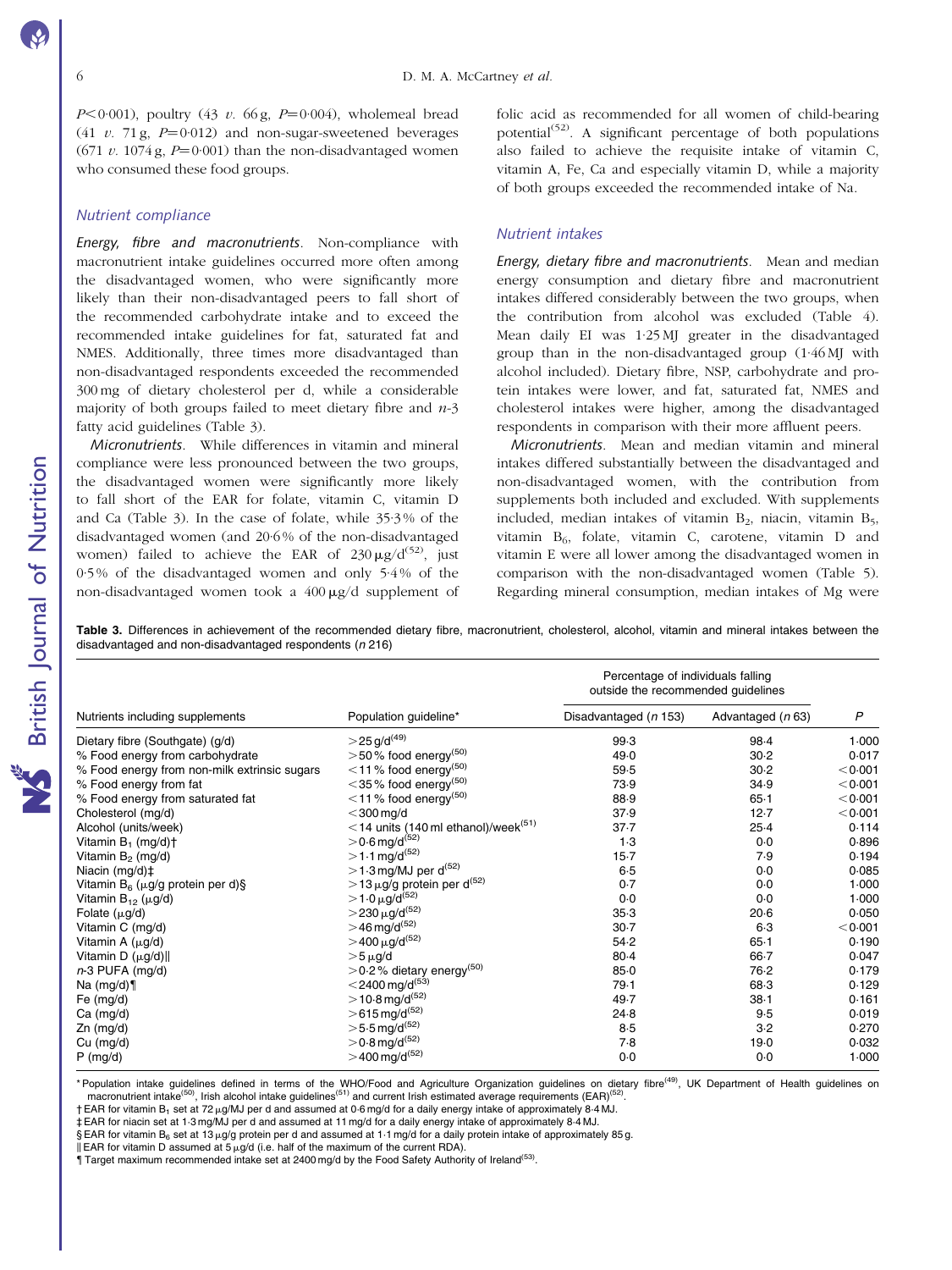<span id="page-7-0"></span>Table 4. Differences in energy, dietary fibre and macronutrient intakes (excluding alcohol) between the disadvantaged and non-disadvantaged respondents<sup>\*</sup>

|                                    | Recommended daily intake             | Food energy (excluding energy from alcohol) |           |        |            |                          |       |          |            |         |
|------------------------------------|--------------------------------------|---------------------------------------------|-----------|--------|------------|--------------------------|-------|----------|------------|---------|
| <b>Macronutrients</b>              |                                      | Disadvantaged (n 153)                       |           |        |            | Non-disadvantaged (n 63) |       |          |            |         |
|                                    |                                      | Mean                                        | <b>SD</b> | Median | <b>IQR</b> | Mean                     | SD    | Median   | <b>IQR</b> | P       |
| Energy (kcal)                      | Approximately 2000 kcal/d            | 2208                                        | 560       | 2130   | 823        | 1906                     | 374   | 1792     | 514        | < 0.001 |
| Energy (MJ)                        | Approximately 8-4 MJ/d               | 9.28                                        | 2.35      | 8.97   | 3.43       | 8.03                     | 1.57  | 7.56     | 2.17       | < 0.001 |
| Dietary fibre<br>(Southgate) (g/d) | $>$ 25 g/d <sup>49)</sup>            | $10-1$                                      | 3.9       | 9.8    | 4.9        | 12.6                     | 4.5   | 12.5     | 5·8        | < 0.001 |
| NSP (Englyst) (g/d)                | $>$ 18 g/d <sup>50)</sup>            | $11-7$                                      | $3-8$     | $11-4$ | 4.7        | $15-0$                   | $5-0$ | 14.5     | 7.2        | < 0.001 |
| Carbohydrate<br>(% energy)         | $>$ 50% Food energy <sup>(50)</sup>  | 48.7                                        | 5.9       | 48.6   | 7.6        | 51.0                     | 6.1   | $51-6$   | $8-0$      | 0.007   |
| NMES (% energy)                    | $<$ 11 % Food energy <sup>(50)</sup> | 13.7                                        | $8-6$     | $11-6$ | $10-2$     | 9.4                      | $6-0$ | 8.8      | $6-4$      | < 0.001 |
| Total fat (% energy)               | $<$ 35% Food energy <sup>(50)</sup>  | 37.2                                        | $5-4$     | 37.7   | 7.2        | 31.8                     | 5.4   | 31.8     | 7.0        | < 0.001 |
| Saturated fat<br>(% energy)        | $<$ 11% Food energy <sup>(50)</sup>  | 14.6                                        | $3-3$     | 14.9   | 4.8        | 12.0                     | 2.8   | 12.0     | $3-7$      | < 0.001 |
| Monounsaturated fat<br>(% energy)  |                                      | 12.2                                        | 2.4       | 12.4   | $3-3$      | $10-2$                   | 2.2   | $10-1$   | $3-4$      | < 0.001 |
| Polyunsaturated fat<br>(% energy)  |                                      | 6·0                                         | 2.0       | 5.9    | 2.7        | 5.9                      | 1.9   | 5.7      | 2.7        | 0.892   |
| Protein (% energy)                 |                                      | 14.1                                        | 3.0       | $13-8$ | $3-6$      | 17.1                     | 2.8   | $16 - 7$ | 2.8        | < 0.001 |

NMES, non-milk extrinsic sugars.

Energy, carbohydrate, total fat, saturated fat, monounsaturated fat, polyunsaturated fat and protein intakes are normally distributed and socio-economic differences in mean intakes (italicised values) between the disadvantaged and non-disadvantaged groups are assessed by parametric methods (independent samples t tests). Dietary fibre, NSP and NMES intakes are non-normally distributed and socio-economic differences in median intakes (italicised values) between the disadvantaged and advantaged groups are assessed by non-parametric methods (Mann–Whitney U tests).

lower, while mean Na intakes were higher among the disadvantaged women.

The use of dietary supplements was more prevalent among the non-disadvantaged women than among the disadvantaged women (48·4  $v$ . 30·5%,  $P=0.011$ ), with multivitamins and multiminerals, cod-liver oil, vitamin C, fish oils and Fe the most commonly used preparations. Even with the contribution from these supplements excluded, however, several micronutrient differences persisted between the two groups. For example, mean niacin intakes (20.3 v. 23.9 mg/d,  $P=0.001$ ) and median vitamin C (59  $v$ . 112 mg/d,  $P < 0.001$ ) and carotene (2528 v.  $4482 \mu$ g/d, P<0.001) intakes remained significantly lower among the disadvantaged women, while there was also a tendency towards lower folate intakes  $(252 \nu. 273 \mu\text{g/d})$ .  $P=0.060$ ) in this group. Notwithstanding the fact that both group means fell below the  $400 \mu g/d$  EAR, vitamin A intakes excluding the contribution from supplements were significantly higher in the disadvantaged group. For mineral intakes, mean Fe (10.2 v. 11.4 mg/d,  $P=0.011$ ) and median Mg (250 v. 259 mg/d,  $P=0.035$ ) intakes were significantly lower among the disadvantaged women than among their non-disadvantaged peers, while mean Na intakes (3178 v. 2716 mg/d,  $P < 0.001$ ) remained significantly higher among the poorer women.

#### Nutrient density

Micronutrients. Further analyses examined the vitamin and mineral densities of the diet per MJ of energy consumed to elucidate differences in the micronutrient quality of the diet between the disadvantaged and non-disadvantaged cohorts. Here, with the contribution of supplements excluded, nutrient densities for vitamin  $B_1$ , vitamin  $B_2$ , niacin, vitamin  $B_5$ , vitamin

B12, folate, vitamin C, carotene, vitamin D and vitamin E were all significantly lower among the disadvantaged women ([Table 6\)](#page-9-0). For the minerals investigated, dietary K, Fe, Ca, Mg and Zn densities per MJ of energy consumed were all significantly lower among the disadvantaged women than among the non-disadvantaged women [\(Table 6\)](#page-9-0).

#### **Discussion**

#### Methodology

The present study aimed to establish how the food group and nutrient intake patterns of young, low-SES Irish women differed from those of their more affluent peers. The sampling frame for the recruitment of our disadvantaged women was developed de novo using small-area population statistics data from the most recent national census, reflecting similar approaches used previously for socio-economic health research in Ireland<sup> $(56)$ </sup>. The *post hoc* profile of our disadvantaged women confirms their low SES and supports the use of such multi-component sampling tools. Notwithstanding this fact, however, the data presented do raise the prospect that the dietary and nutritional deficits identified here may be still more pronounced in areas (and among groups) where these markers of material disadvantage are even more preponderant.

While the exclusive recruitment of our study population from the Greater Dublin area is a limitation, there is no reason to believe that the profound nutritional deficits identified among these young women are not characteristic of other young, urban women of similar SES across Ireland. Although non-probability, purposive sampling was selected for our study design, efforts were made to ensure that the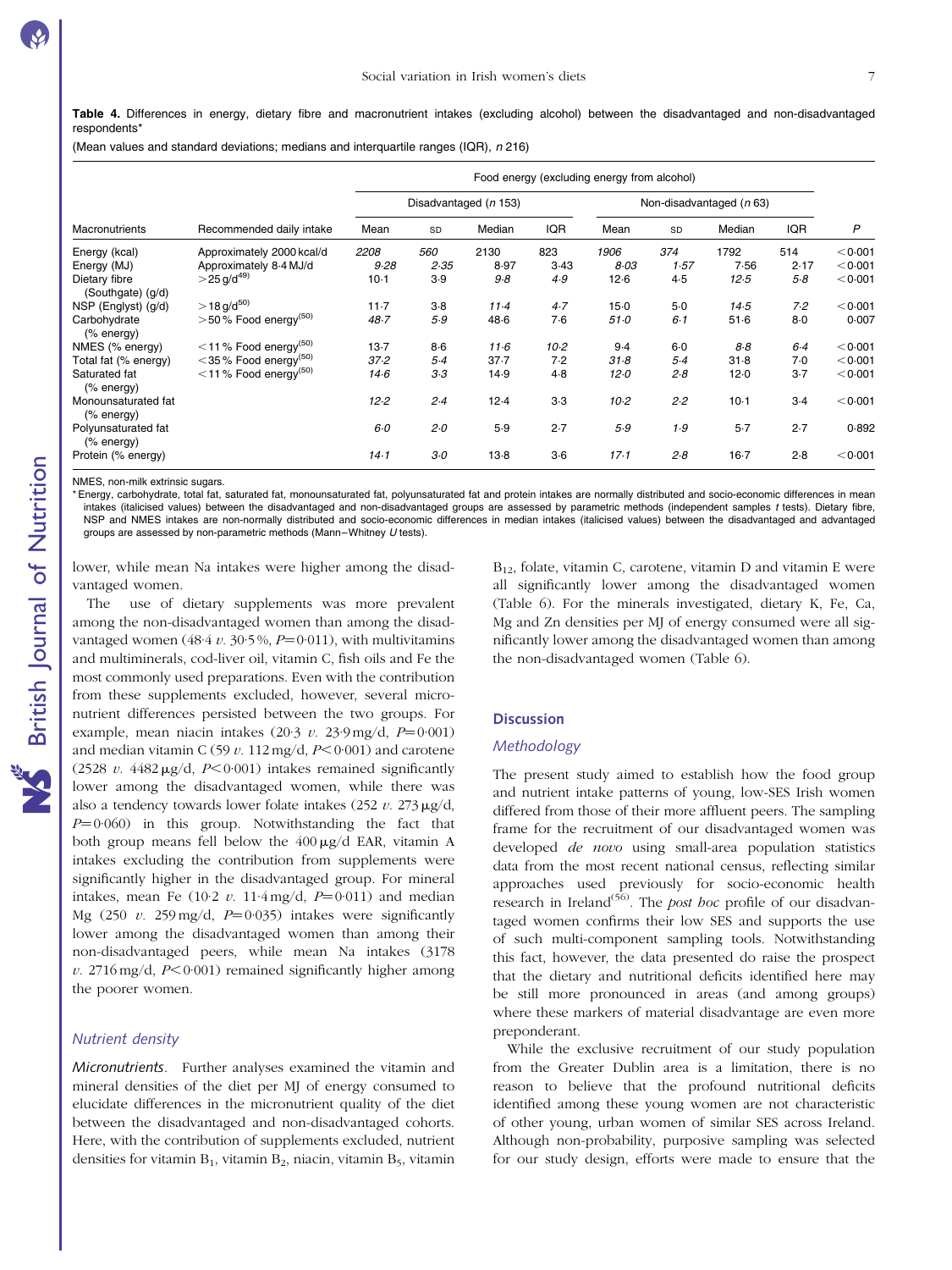<span id="page-8-0"></span>Table 5. Differences in vitamin and mineral intakes (including supplements) between the disadvantaged and non-disadvantaged respondents (Mean values and standard deviations; medians and interquartile ranges (IQR), n 216)

|                                |                       | Daily intake including supplements* |           |                       |            |                          |           |          |      |              |
|--------------------------------|-----------------------|-------------------------------------|-----------|-----------------------|------------|--------------------------|-----------|----------|------|--------------|
| Vitamins                       |                       |                                     |           | Disadvantaged (n 153) |            | Non-disadvantaged (n 63) |           |          |      |              |
|                                | EAR <sup>(52)</sup>   | Mean                                | <b>SD</b> | Median                | <b>IQR</b> | Mean                     | <b>SD</b> | Median   | IQR  | $\mathsf{P}$ |
| Vitamin $B_1$ (mg/d) $\dagger$ | $0.6$ mg/d            | $1-6$                               | 0.7       | 1.5                   | 0.8        | $1-8$                    | 0.8       | 1·6      | 1.5  | 0.170        |
| Vitamin $B_2$ (mg/d)           | $1.1 \text{ mg/d}$    | 1.9                                 | 0.8       | 1.7                   | $1-0$      | 2.1                      | 0.8       | 1.9      | 1.4  | 0.021        |
| Niacin (mg/d)‡                 | Approximately 11 mg/d | $23-0$                              | 9.5       | 20.8                  | 12.1       | 29.0                     | $10-2$    | $26 - 7$ | 17.4 | < 0.001      |
| Vitamin $B_5$ (mg/d)           | None defined          | $5-8$                               | 2.6       | 5.1                   | 2.6        | $6 - 8$                  | 2.9       | 5.5      | 5.5  | 0.028        |
| Vitamin $B_6$ (mg/d) $\S$      | $1.1$ mg/d            | 2.5                                 | 1.2       | 2.2                   | 1.3        | $3-2$                    | 2.2       | 2.8      | 2.2  | 0.007        |
| Vitamin $B_{12}$ ( $\mu$ g/d)  | $1.0 \mu$ g/d         | 4.7                                 | 2.0       | 4.3                   | 2.5        | 4.8                      | $1-7$     | 4.6      | 2.1  | 0.383        |
| Folate $(\mu q/d)$             | $230 \mu g/d$         | 286                                 | 115       | 258                   | 141        | 365                      | 162       | 324      | 224  | 0.001        |
| Vitamin C (mg/d)               | $46 \,\mathrm{mg/d}$  | 89                                  | 73        | 71                    | 77         | 184                      | 210       | 149      | 118  | < 0.001      |
| Vitamin A $(\mu g/d)$          | $400 \mu g/d$         | 517                                 | 416       | 379                   | 355        | 549                      | 501       | 316      | 801  | 0.336        |
| Carotene $(\mu g/d)$           | None defined          | 3035                                | 2288      | 2528                  | 2665       | 5139                     | 2943      | 4482     | 3806 | < 0.001      |
| Vitamin D (µg/d)               | $0 - 10 \mu g/d$      | $3-1$                               | $3-2$     | 1.8                   | 2.1        | 4.5                      | 4.9       | 2.8      | 4.8  | 0.030        |
| Vitamin E (mg/d)               | 8 mg/d                | $8-7$                               | 4.9       | 7.4                   | 6.1        | 11.9                     | 7.5       | 8.4      | 11.5 | 0.008        |
| Na (mg/d)**                    | 2400 mg/d             | 3178                                | 923       | 3056                  | 1275       | 2716                     | 615       | 2641     | 983  | < 0.001      |
| $K$ (mg/d)                     | None defined          | 2969                                | 823       | 2858                  | 1035       | 3010                     | 714       | 2885     | 1081 | 0.687        |
| Fe (mg/d)                      | $10.8$ mg/d           | $18-5$                              | 24.0      | 10.9                  | 6.1        | $15-2$                   | 7.5       | 11.9     | 12.7 | 0.073        |
| $Ca$ (mg/d)                    | $615$ mg/d            | 840                                 | 320       | 799                   | 369        | 874                      | 250       | 830      | 326  | 0.219        |
| $Mg$ (mg/d)                    | None defined          | 252                                 | 69        | 250                   | 85         | 270                      | 80        | 261      | 89   | 0.013        |
| $Zn$ (mg/d)                    | $5.5 \,\mathrm{mg/d}$ | 8.9                                 | 2.5       | $8-8$                 | 3.2        | 8.8                      | 1.7       | $8-7$    | 2.0  | 0.915        |
| Cu (mg/d)                      | $0.8$ mg/d            | 1.4                                 | 0.5       | 1.3                   | 0.8        | $1-3$                    | 0.5       | 1.2      | 0.8  | 0.134        |
| $P$ (mg/d)                     | 400 mg/d              | 1351                                | 367       | 1328                  | 441        | 1376                     | 247       | 1347     | 317  | 0.621        |

EAR, estimated average requirement.

\* Where mean intakes for the disadvantaged and non-disadvantaged groups are in italics (Na, Zn and P), intakes of that nutrient are normally distributed and comparison between the two groups is by parametric independent samples t tests. Where median intakes for the disadvantaged and non-disadvantaged groups are in italics (vitamins A, B<sub>1</sub>, B<sub>2</sub>, B<sub>5</sub>, B<sub>6</sub>, B<sub>12</sub>, C, D and E, niacin, folate, carotene, K, Fe, Ca, Mg and Cu), intakes of that nutrient are non-normally distributed and comparison is by means of

non-parametric Mann–Whitney U tests.

 $\dagger$  EAR for vitamin B<sub>1</sub> set at 72 µg/MJ per d and assumed at 0·6 mg/d for a daily energy intake of approximately 8·4 MJ

‡ EAR for niacin set at 1·3 mg/MJ per d and assumed at 11 mg/d for a daily energy intake of approximately 8·4 MJ.

§ EAR for vitamin B<sub>6</sub> set at 13 µg/g protein per d and assumed at 1·1 mg/d for a daily protein intake of approximately 85 g.

 $\parallel$  EAR for vitamin D assumed at 5  $\mu$ g/d (i.e. half of the maximum of the current RDA).

{ RDA for vitamin E previously set at 8 mg/d for women aged 18–64 years (Irish RDA, 1983); no current Irish EAR.

\*\* Target maximum recommended intake set at 2400 mg/d by the Food Safety Authority of Ireland<sup>(53)</sup>

respondents were recruited from a geographically disperse number of areas in North, South, West and City Centre Dublin, with a roughly equal number of low-SES recruitment sites being selected in each region. However, it must be recognised that in the absence of a comprehensive, multi-tiered and explicit sampling frame and the application of a robust probabilistic algorithm to select participants within this frame, our purposive sampling method lacks the rigour of a full probability-based sampling protocol. The propensity for sampling bias is increased where 'judgement' or 'assumption' rather than randomisation distribution is used for participant selection in this way. While use of an area-level sampling frame to identify ED of low SES, along with the equal selection of low-SES ED from the four geographic regions of Greater Dublin, was undertaken in an effort to mitigate such bias and enhance the representativeness of our low-SES sample, the inherent limitations of this sampling protocol must be acknowledged.

The small sample size of our study population also needs to be addressed. By convention, a power of 80 % and a significance level of 5% were selected to limit the chance of type 1 error (i.e. false positive findings) to less than 5 %. The minimum number of disadvantaged and nondisadvantaged respondents required for the comparison of

mean macronutrient (fat, saturated fat, carbohydrate and protein) intakes between these two independent samples was calculated using standard errors from a similarly sized population of young women in the NSIFCS  $(n 269)$ , according to previously described protocols<sup> $(57)$ </sup>. This yielded a minimum sample size of sixty-three in each group. However, this does not automatically infer that this sample size will suffice for comparative analyses of other nutrient intakes between the low-SES women and their reference group, and this limitation needs to be acknowledged.

Because dietary misreporting constitutes a significant problem in nutritional surveys<sup>(58)</sup>, unreliable dietary records were identified and removed from our food group and nutrient analyses<sup> $(59)$ </sup>. This process, however, only excludes unreliable dietary records on the basis of implausible EI  $v$ . an individual's calculated energy requirements. It does not eradicate other sources of potential error such as inaccuracy and imprecision of dietary reporting $(60)$  and possible selective, preferential misreporting of certain food groups<sup> $(61)$ </sup>.

It could also be argued that the diet history method facilitates the omission of consumed foods, by failing to provide 'cues' to assist dietary recall in the way that a FFQ might. Additionally, some studies have suggested a lower internal consistency and a greater divergence of population EI with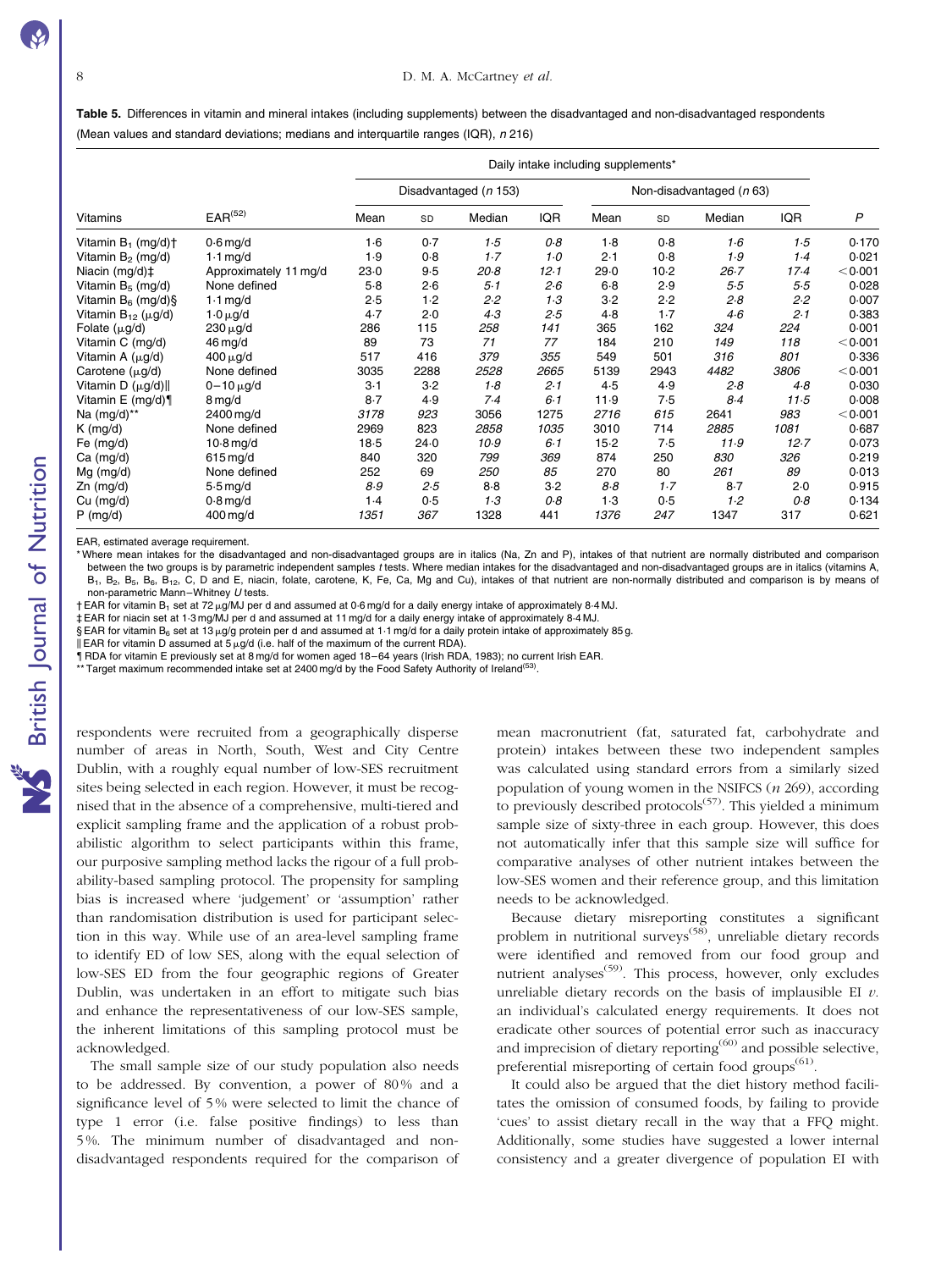<span id="page-9-0"></span>Table 6. Differences in vitamin and mineral densities per MJ of energy consumed (excluding supplements) between the disadvantaged and non-disadvantaged respondents

(Mean values and standard deviations; medians and interquartile ranges (IQR), n 216)

|                                           |                       | Daily intake per MJ excluding supplements* |        |          |                |                          |           |          |            |              |
|-------------------------------------------|-----------------------|--------------------------------------------|--------|----------|----------------|--------------------------|-----------|----------|------------|--------------|
|                                           | EAR <sup>(52)</sup>   | Disadvantaged (n 153)                      |        |          |                | Non-disadvantaged (n 63) |           |          |            |              |
| <b>Vitamins</b>                           |                       | Mean                                       | SD     | Median   | <b>IQR</b>     | Mean                     | <b>SD</b> | Median   | <b>IQR</b> | $\mathsf{P}$ |
| Vitamin $B_1$ ( $\mu$ g/MJ per d)†        | $0.6$ mg/d            | 150                                        | 40     | 140      | 50             | 170                      | 40        | 170      | 70         | < 0.001      |
| Vitamin $B_2$ (mg/MJ per d)               | $1.1$ mg/d            | 0.17                                       | 0.05   | 0.16     | 0.07           | 0.20                     | 0.05      | 0.20     | 0.08       | < 0.001      |
| Niacin (mg/MJ per d)‡                     | Approximately 11 mg/d | 2.12                                       | 0.78   | 19.7     | 0.87           | 2.93                     | 0.85      | 2.84     | 0.96       | < 0.001      |
| Vitamin $B_5$ (mg/MJ per d)               | None defined          | 0.51                                       | 0.14   | 0.49     | 0.16           | 0.62                     | 0.12      | 0.62     | 0.18       | < 0.001      |
| Vitamin $B_6$ ( $\mu$ g/g protein per d)§ | $1.1$ mg/d            | 27.3                                       | $6-8$  | $26 - 7$ | $6 - 8$        | 26.5                     | 5.6       | $26-5$   | 9.4        | 0.414        |
| Vitamin $B_{12}$ ( $\mu$ g/MJ per d)      | $1.00 \mu$ g/d        | 0.47                                       | 0.19   | 0.43     | 0.20           | 0.55                     | 0.18      | 0.52     | 0.20       | 0.001        |
| Folate $(\mu g/MJ \text{ per d})$         | $230 \mu g/d$         | 26.3                                       | 7.7    | $25-6$   | $11-6$         | $33 - 2$                 | 8.1       | $33 - 1$ | 12.4       | < 0.001      |
| Vitamin C (mg/MJ per d)                   | 46 mg/d               | $8-2$                                      | $6-2$  | $6-3$    | $5-8$          | $15-3$                   | 7.5       | 12.8     | 13.7       | < 0.001      |
| Vitamin A $(\mu g/MJ$ per d)              | $400 \mu$ g/d         | $35-4$                                     | $16-7$ | 32.5     | 18.3           | $33-0$                   | 12.4      | 32.1     | 14.5       | 0.484        |
| Carotene $(\mu g/MJ \text{ per d})$       | None defined          | 319                                        | 245    | 248      | 294            | 623                      | 364       | 581      | 458        | < 0.001      |
| Vitamin D (µg/MJ per d)                   | $0 - 10 \mu g/d$      | 0.19                                       | 0.14   | 0.16     | 0.11           | 0.27                     | 0.18      | 0.20     | 0.23       | 0.004        |
| Vitamin E (mg/MJ per d)¶                  | 8 mg/d                | 0.71                                       | 0.26   | 0.69     | 0.34           | 0.91                     | 0.27      | 0.89     | 0.41       | < 0.001      |
| Na (mg/MJ per d)**                        | $<$ 2400 mg/d         | 326                                        | 65     | 323      | 73             | 331                      | 71        | 328      | 86         | 0.646        |
| K (mg/MJ per d)                           | None defined          | 307                                        | 65     | 305      | 71             | 363                      | 66        | 357      | 93         | < 0.001      |
| Fe (mg/MJ per d)                          | $10.8$ mg/d           | $1-1$                                      | 0.3    | $1-0$    | 0.3            | $1-4$                    | 0.3       | 1.3      | 0.4        | < 0.001      |
| Ca (mg/MJ per d)                          | $615$ mg/d            | 85                                         | 27     | 81       | 30             | 104                      | 25        | 100      | 33         | < 0.001      |
| Mg (mg/MJ per d)                          | None defined          | 26                                         | 6      | 25       | $\overline{7}$ | 33                       | 6         | 32       | 8          | < 0.001      |
| Zn (mg/MJ per d)                          | $5.5 \,\mathrm{mg/d}$ | 0.9                                        | 0.2    | 0.9      | 0.3            | $1 - 1$                  | 0.2       | $1-1$    | 0.2        | < 0.001      |
| Cu (mg/MJ per d)                          | $0.8$ mg/d            | 0.15                                       | 0.05   | 0.13     | 0.08           | 0.16                     | 0.06      | 0.13     | 0.10       | 0.224        |

EAR, estimated average requirement.

\* Where the mean intakes per MJ for the disadvantaged and non-disadvantaged groups are in italics (vitamins B<sub>1</sub>, B<sub>2</sub>, B<sub>6</sub>, E, folate and Zn), intakes of that nutrient per MJ are normally distributed and comparison between the two groups is by means of parametric independent samples t tests. Where the median intakes per MJ for the disadvantaged and non-disadvantaged groups are in italics (vitamins A, B<sub>5</sub>, B<sub>12</sub>, C and D, carotene, Na, K, Fe, Ca, Mg and Cu), intakes of that nutrient per MJ are non-normally distributed and comparison between the two groups is by means of non-parametric Mann–Whitney U tests.

 $\dagger$  EAR for vitamin B<sub>1</sub> set at 72 µg/MJ per d and assumed at 0·6 mg/d for a daily energy intake of approximately 8·4 MJ.

‡ EAR for niacin set at 1·3 mg/MJ per d and assumed at 11 mg/d for a daily energy intake of approximately 8·4 MJ.

§ EAR for vitamin B<sub>6</sub> set at 13 µg/g protein per d and assumed at 1.1 mg/d for a daily protein intake of approximately 85 g.

 $\parallel$  EAR for vitamin D assumed at 5  $\mu$ g/d (i.e. half of the maximum of the current RDA).

{ RDA for vitamin E previously set at 8 mg/d for women aged 18–64 years (Irish RDA, 1983); no current Irish EAR.

Target maximum recommended intake set at 2400 mg/d by the Food Safety Authority of Ireland<sup>(53</sup>).

the diet history method compared with weighed intake records<sup>(39)</sup>, while interviewer bias and social desirability bias may be further concerns with this methodology. Nonetheless, as a single-pass, non-presumptive and readily comprehensible way of estimating habitual dietary intakes in an inaccessible population whose intakes are thought to deviate from those of the wider population, this diet history protocol was deemed a more suitable instrument than either a 24 h recall or a FFQ.

Finally, the inherent limitations of nutrient conversion from dietary records must be stated, as the UK Food Composition database upon which WISP version 3.0 is based, itself has several deficits. For example, the dietary fibre content of most foods as measured by the Southgate<sup> $(49)$ </sup> and Englyst<sup> $(50)$ </sup> methods is available on the database. However, the Association of Organic and Analytic Chemists method $(62)$ , which measures not just NSP, but also resistant starches, lignins and fructans and is arguably an analytically superior estimate of dietary fibre in food, remains unavailable for many foods in the UK food composition database. Similarly, the food composition databases upon which WISP version 3.0 is based are significantly incomplete for Se, iodine and *trans-fatty* acids, meaning that output results for these nutrients could not be reliably reported.

#### Dietary intakes

There is significant epidemiological evidence from Ireland<sup> $(3,63)$ </sup> and elsewhere<sup> $(64-66)$ </sup> that those in the lower socio-economic strata experience poorer health outcomes and have significantly greater premature mortality than their more affluent peers. There is also a wealth of data describing the consumption of lower-quality diets among low-SES groups<sup>(6,35,67)</sup>. Several researchers have linked these two phenomena, highlighting the role of poor diet in socio-economic health inequalities $(4,68)$ .

The present study clearly demonstrates the existence of less favourable dietary habits among a group of young, socially disadvantaged women from Dublin, in comparison with those of their more affluent peers. Additionally, while 48·4 % of the non-disadvantaged women reported taking dietary supplements, this estimate fell to 30·5 % among the disadvantaged women. This prevalence of usage among the disadvantaged women is comparable to that reported for all women aged 18–64 years in the National Adult Nutrition Survey  $(NANS)^{(11)}$ . However, the discordant estimates between the two groups also highlight the fact that those who have potentially most to gain from using these products are relatively less likely to use them than their better nourished, wealthier counterparts.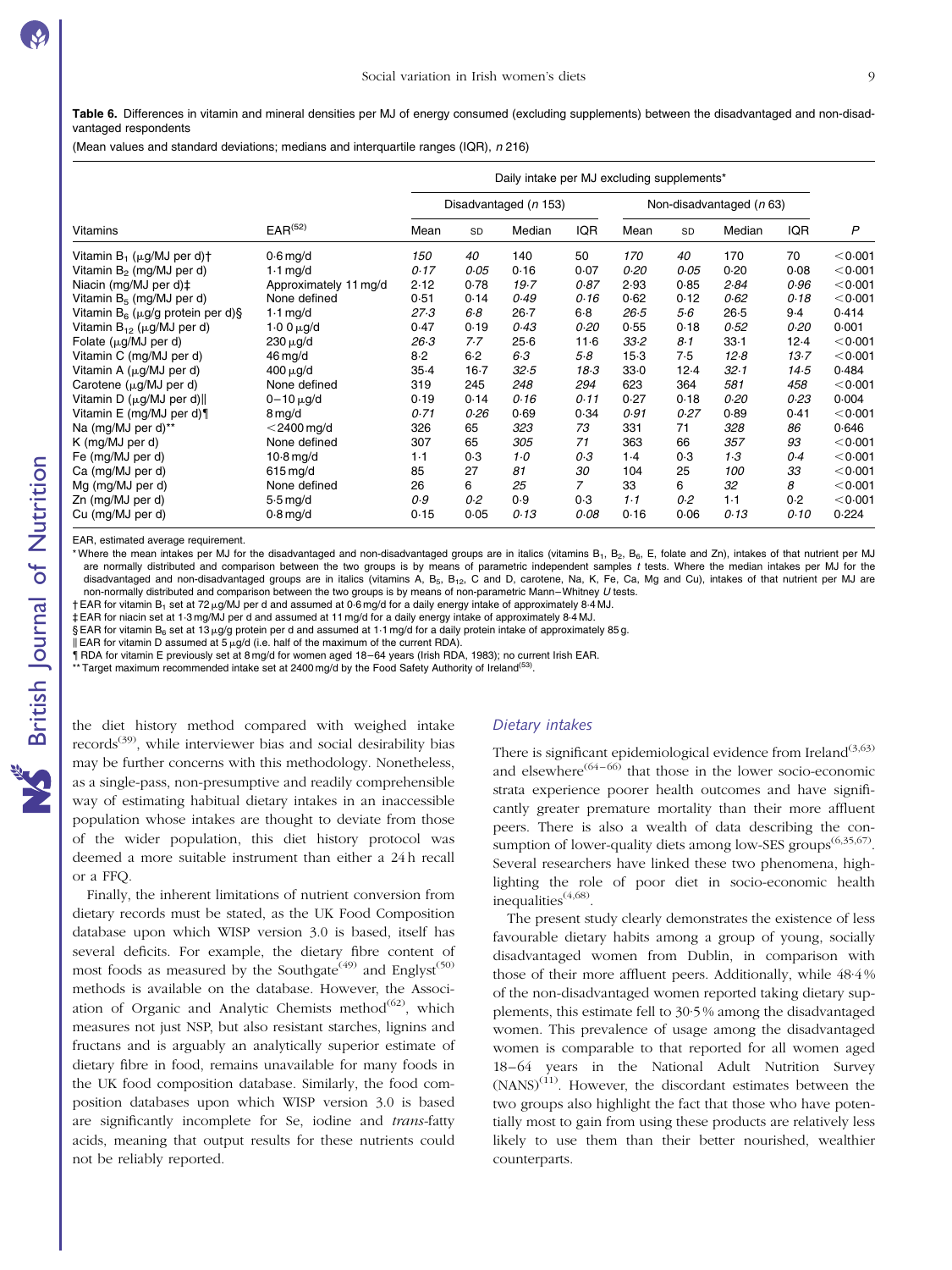While the socio-economic differences in dietary intakes highlighted by the present study are profound, the reasons for these differences are more elusive. Putative barriers to healthy diet among low-SES groups include poor nutritional knowledge<sup>(69)</sup>, inadequate food preparation skills<sup>(70)</sup>, high cost of healthy food<sup>(71,72)</sup>, poor local food environment<sup>(7,73,74)</sup> low perceived control and self-efficacy<sup>(32,75,76)</sup> and poorer health-related and dietary attitudes<sup> $(75-77)$ </sup>.

#### Nutritional consequences

Whatever the origin of these dietary inequalities, the present study highlights the adverse impact that poor dietary habits have on the nutritional intake of low-SES Irish women. The lower dietary fibre and carbohydrate intakes and the higher fat, saturated fat, NMES and Na intakes observed among the low-SES women are wholly consistent with low-cost diets, which are low in fruit, vegetables, wholemeal bread, breakfast cereals and fish and high in processed meats, butter, full-fat (rather than low-fat) milk, sugar-sweetened beverages, fried potatoes and potato-based snacks $(4,78-81)$ . Similarly, the lower absolute and energy-adjusted intakes of vitamin C, folate, carotene, vitamin D, vitamin E, K, Fe, Ca and Mg observed among the low-SES women, along with the high prevalence of micronutrient intake inadequacy in this group, are reflective of lower fruit, vegetable, breakfast cereal, unprocessed meat, fish and overall milk intakes, foods that constitute the richest dietary sources of these nutrients.

#### Health implications

The health consequences of these aberrant food group and nutrient intake patterns are well established. Diets high in red and processed meats, fat and saturated fat have been associated with increased risk of overweight and obesity<sup>(82)</sup>, elevated LDL-cholesterol levels<sup>(83)</sup>, increased risk of colorectal cancer<sup>(84)</sup> and greater mortality<sup>(85)</sup>. Similarly, diets high in refined, extrinsic sugars have been associated with overweight and obesity<sup>(86,87)</sup> and the metabolic syndrome<sup>(87)</sup>, with high intakes of sugar-sweetened beverages, and in particular fructose-containing drinks, being strongly linked to multiple metabolic risk factors(88,89). In the present study, sugary drinks contributed 6 % of the total energy among the disadvantaged respondents  $v$ . 2% among the non-disadvantaged women. High alcohol intakes have also been associated with increased cardiometabolic risk<sup>(90)</sup>, increased likelihood of colorectal cancer<sup>(91)</sup>, lower bone mineral density and increased fracture risk<sup> $(92)$ </sup> and higher overall mortality among socially disadvantaged women $(93)$ .

The micronutrient deficits observed among the disadvantaged women also have significant health consequences. For example, low folate intake and status have been associated with increased serum homocysteine levels and cardiovascular risk<sup>(94)</sup>, as well as elevated cancer risk<sup>(91,95)</sup>. Low intakes of several antioxidants including vitamin C and vitamin E have been inconsistently associated with increased cardiovascular<sup>(96)</sup> and cancer risks<sup>(84)</sup>, while high Na, low Ca and low K intakes have been implicated in hypertension<sup>(97,98)</sup> and in poorer skeletal health<sup>(99)</sup>. Several micronutrient deficits observed among the low-SES women including low  $Fe^{(100)}$ ,  $Ca^{(101)}$  and folate<sup> $(102,103)$ </sup> intakes may also exert deleterious effects on the health of their offspring.

#### **Interventions**

The depth and breadth of the nutritional deficits elicited by their poor dietary patterns commend these low-SES women as a primary target for diet-related public health interventions. Fortunately, the candidate food groups for such interventions have been largely established. For example, the significant vitamin and mineral intakes achievable from fruit and vegetables<sup>(104,105)</sup>, breakfast cereals<sup>(106,107)</sup>, wholegrain cereals<sup>(108)</sup>, milk and dairy products<sup>(104,109)</sup> and fish<sup>(108,110,111)</sup> are well known. However, apart from their own valuable micronutrient contributions, there is also considerable evidence that increasing the intake of these foods would displace the intake of other more energy-dense, nutrient-deplete foods from the diet. For instance, a higher intake of breakfast cereals has been consistently associated with lower overall fat intakes(106,107). Conversely, high sugar-sweetened beverage intake has been associated with reduced milk intake $^{(112)}$ and higher processed meat consumption with lower fish and poultry intakes<sup> $(30,31)$ </sup>. In the case of high-fat, high-sugar foods, there is clear evidence that their displacement effect on micronutrient-dense foods exerts a deleterious impact on overall nutrient intake and adequacy<sup>(36)</sup>. The interplay between these competing low-energy, micronutrient-rich foods and their high-energy, nutrient-dilute alternatives is, therefore, a critically important consideration in optimising food-based dietary guidelines for young women of low SES.

In the present study, a lower percentage of the disadvantaged women consumed fruit and fruit juices, breakfast cereals, fish, wholemeal bread, low-fat milk and low-fat spread, and a higher percentage of these disadvantaged women consumed sugar-sweetened drinks and potato-based snacks. Low-SES women should, therefore, be advised and facilitated to introduce these foods de novo into their diets. Indeed, there is a synergistic 'displacement' benefit to be gained by explicitly recommending that fruit replace potatobased snacks, that low-fat milk or fruit juices replace sugar-sweetened beverages, that wholemeal bread replace white bread, that fish replace processed red meats, that breakfast cereals replace other breakfast foods such as processed meats and that low-fat spread replace butter.

The fact that fruit and fruit juice, vegetable, breakfast cereal, poultry and wholemeal bread intakes remain lower and that red meat, processed red meat, white bread, sugar-sweetened beverage, fried potato and potato-based snack intakes remain higher in this low-SES group when non-consumers are excluded indicates that frequency of consumption is also a crucial component of these dietary inequalities. Therefore, additional guidance should be given to low-SES women who already consume these healthy foods to increase their frequency of consumption, with the displacement of less healthy alternatives again being a key objective.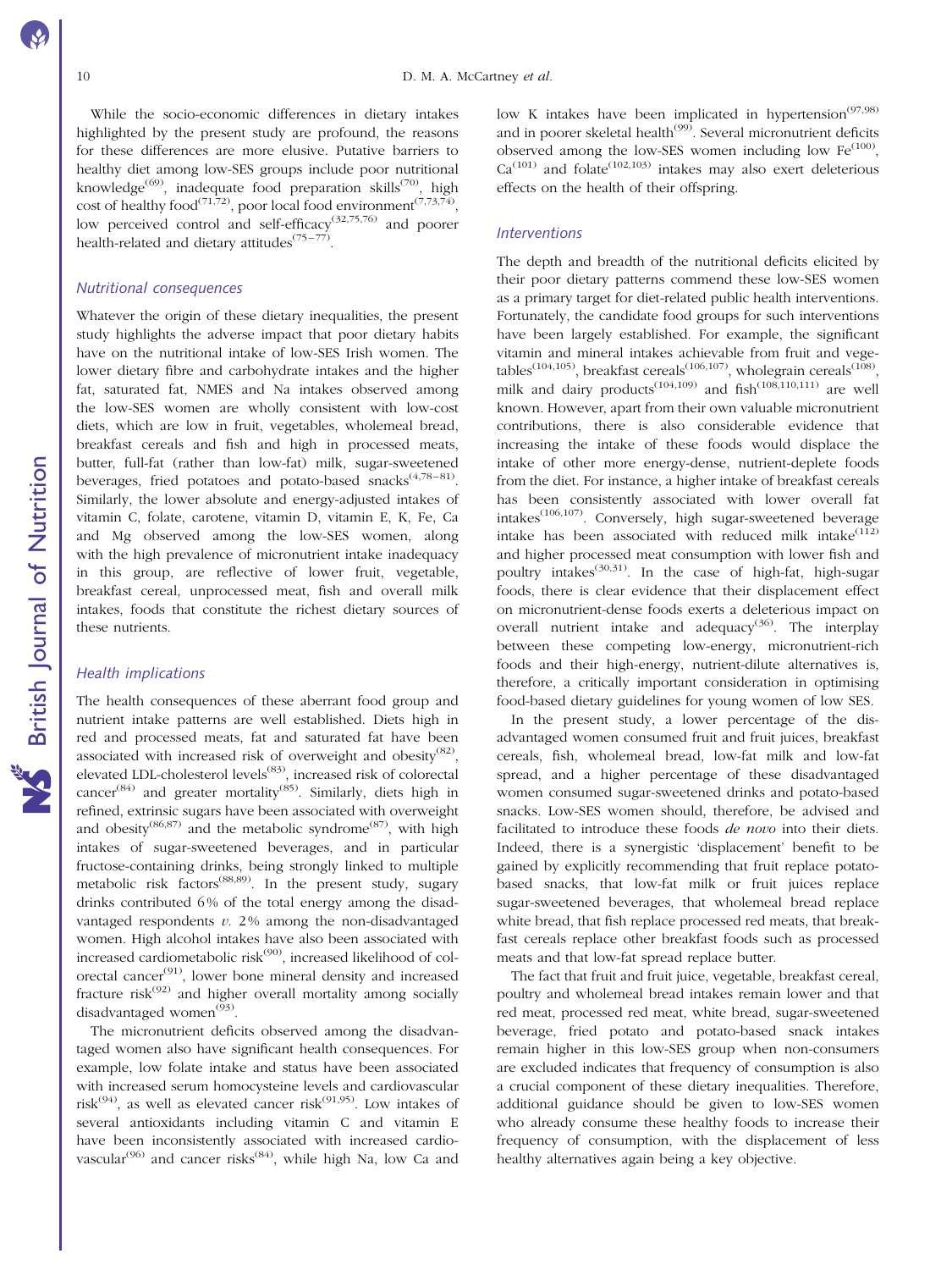#### Conclusion

The present study highlights the presence of endemic food group and nutrient intake deficits among young women of low SES in Ireland. Although a coincident biomarker analysis to assess the nutritional status of these women would have been illuminating, their food and nutrient intakes alone suggest that many may experience deficiency of one or more nutrients. While such nutritional inadequacies portend obvious deleterious effects for these women themselves, their public health impact is compounded by the critical importance of nutrients such as Fe, folate, vitamin A, vitamin D and Ca to the optimal growth of their offspring in utero  $(113,114)$ . Our findings constitute an evidence base for diet-related interventions in such groups and have enabled us to suggest several explicit food-based dietary guidelines. However, psychosocial, sociocultural and ecological impediments to the adoption of such guidelines abound among low-SES women and remain critical barriers to be overcome in the success of any such interventions.

#### Acknowledgements

The present study was supported by the Food Safety Promotion Board (SafeFood) (grant no. 03CR/06). We gratefully acknowledge Dr Clare Corish for assistance in the preparation of the final manuscript. Finally, we acknowledge with thanks the generosity of the community development workers and young women who gave of their time to participate in our study, and without whom this work would not have been possible. The contributions of the authors are as follows: D. M. A. M., researcher, was responsible for the fieldwork and manuscript preparation; K. M. Y. was the project supervisor and manuscript editor; J. W. and M. O. were the fieldworkers; C. S. was responsible for the disaggregation of food groups and data analysis; J. M. K. was the principal investigator and grant recipient. None of the authors has any conflict of interests.

#### References

- 1. Barrington R (2004) Poverty is Bad for your Health. Dublin: Combat Poverty Agency.
- 2. Barry J, Sinclair H, Kelly A, et al. (2001) Inequalities in Health in Ireland – Hard Facts. Dublin: Department of Community Health, General Practice Trinity College.
- 3. Balanda K & Wilde J (2001) Inequalities in Mortality: A Report on All-Ireland Mortality Data 1989–1998. Dublin: Institute of Public Health in Ireland.
- 4. James WP, Nelson M, Ralph A, et al. (1997) Socioeconomic determinants of health. The contribution of nutrition to inequalities in health. BMJ 314, 1545–1549.
- 5. Friel S & Conlon C (2004) Food Poverty and Policy. Dublin: Combat Poverty Agency in association with Crosscare and the Society of St Vincent de Paul.
- 6. Friel S, Kelleher CC, Nolan G, et al. (2003) Social diversity of Irish adults nutritional intake. Eur J Clin Nutr 57, 865–875.
- 7. Layte R, Harrington J, Sexton E, et al. (2011) Irish exceptionalism? Local food environments and dietary quality. J Epidemiol Community Health 65, 881–888.
- 8. Harrington KE, Robson PJ, Kiely M, et al. (2001) The North/ South Ireland Food Consumption Survey: survey design and methodology. Public Health Nutr 4, 1037–1042.
- 9. National Nutrition Surveillance Centre (2003) Dietary Habits of the Irish Population: Results from SLAN (Summary Report). Dublin: National Nutrition Surveillance Centre and Health Promotion Unit, Department of Health & Children.
- 10. Harrington J, Perry I, Lutomski J, et al. (2008) SLAN 2007: Survey of Lifestyle, Attitudes and Nutrition in Ireland. Dietary Habits of the Irish Population. Dublin: Department of Health and Children and the Stationery Office.
- 11. Walton J (2011) National Adult Nutrition Survey Summary Report on Food and Nutrient Intakes, Physical Measurements, Physical Activity Patterns and Food Choice Motives. Dublin: Irish Universities Nutrition Alliance.
- 12. Nelson M, Erens B, Bates B, et al. (2007) Low Income Diet and Nutrition Survey Volume 1 – Background, Methods and Sample Characteristics. London: TSO.
- 13. Shohaimi S, Welch A, Bingham S, et al. (2004) Residential area deprivation predicts fruit and vegetable consumption independently of individual educational level and occupational social class: a cross sectional population study in the Norfolk cohort of the European Prospective Investigation into Cancer (EPIC-Norfolk). J Epidemiol Community Health **58**, 686-691.
- 14. Boylan S, Lallukka T, Lahelma E, et al. (2011) Socioeconomic circumstances and food habits in Eastern, Central and Western European populations. Public Health Nutr 14, 678–687.
- 15. Wandel M (1995) Dietary intake of fruits and vegetables in Norway: influence of life phase and socio-economic factors. Int J Food Sci Nutr  $46$ , 291-301.
- 16. Kamphuis CB, van Lenthe FJ, Giskes K, et al. (2007) Perceived environmental determinants of physical activity and fruit and vegetable consumption among high and low socioeconomic groups in the Netherlands. Health Place 13, 493-503.
- 17. Groth MV, Fagt S & Brondsted L (2001) Social determinants of dietary habits in Denmark. Eur J Clin Nutr 55, 959–966.
- 18. Giskes K, Turrell G, Patterson C, et al. (2002b) Socioeconomic differences among Australian adults in consumption of fruit and vegetables and intakes of vitamins A, C and folate. *J Hum Nutr Diet* **15**, 375-385.
- 19. Metcalf P, Scragg R & Davis P (2006) Dietary intakes by different markers of socioeconomic status: results of a New Zealand workforce survey. N Z Med J 119, U2127.
- 20. Dubowitz T, Heron M, Bird CE, et al. (2008) Neighborhood socioeconomic status and fruit and vegetable intake among whites, blacks, and Mexican Americans in the United States. Am J Clin Nutr 87, 1883–1891.
- 21. Lang R, Thane CW, Bolton-Smith C, et al. (2003) Consumption of whole-grain foods by British adults: findings from further analysis of two national dietary surveys. Public Health Nutr 6, 479-484.
- 22. Touvier M, Méjean C, Kesse-Guyot E, et al. (2010) Variations in compliance with starchy food recommendations and consumption of types of starchy foods according to sociodemographic and socioeconomic characteristics. Br J Nutr 103, 1485-1492.
- 23. Aranceta J, Perez-Rodrigo C, Ribas L, et al. (2003) Sociodemographic and lifestyle determinants of food patterns in Spanish children and adolescents: the enKid study. Eur J Clin Nutr 57, Suppl. 1, S40–S44.
- 24. Siega-Riz AM, Popkin BM & Carson T (2000) Differences in food patterns at breakfast by sociodemographic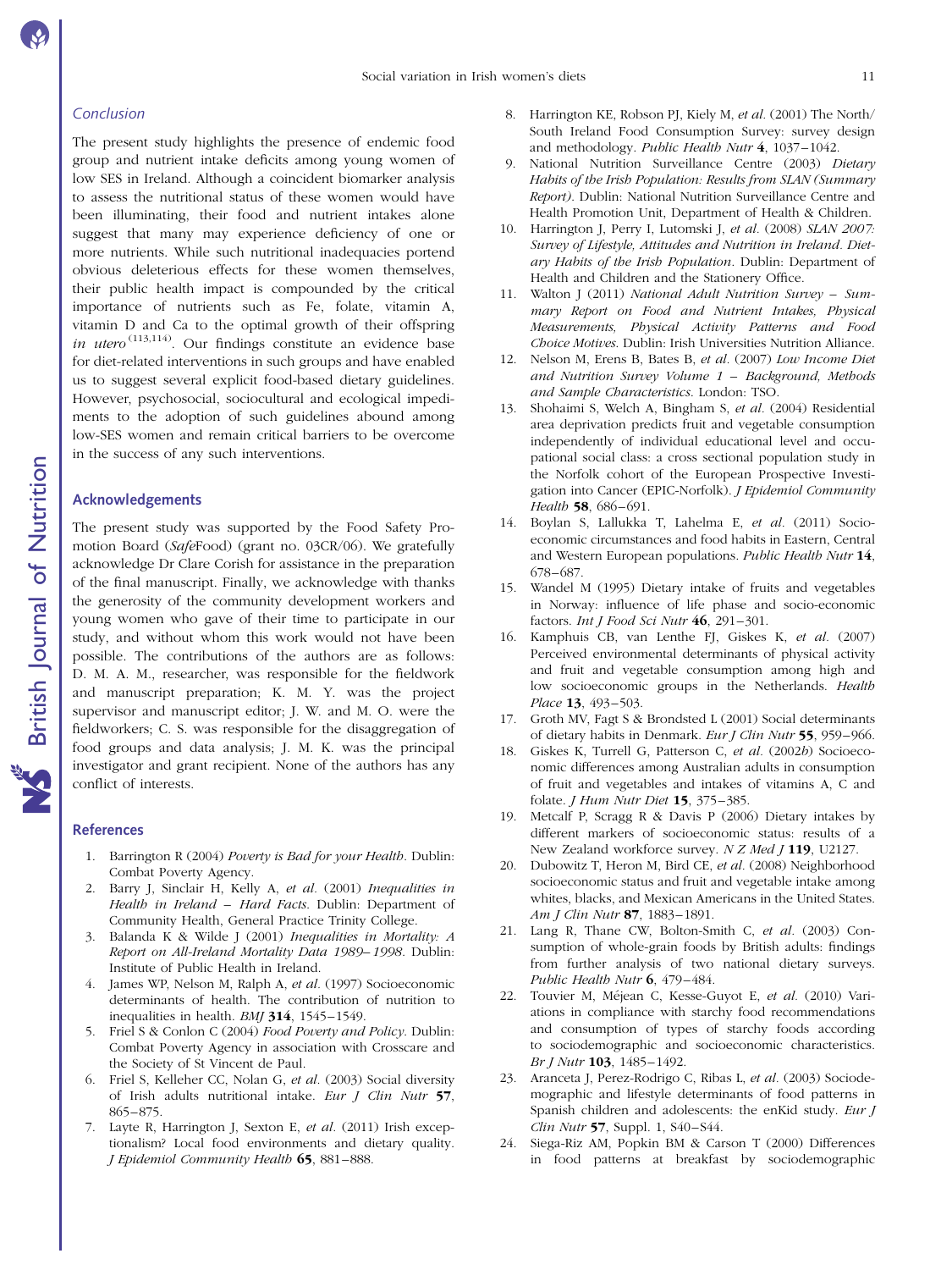**NS** British Journal of Nutrition British Journal of Nutrition

characteristics among a nationally representative sample of adults in the United States. Prev Med 30, 415–424.

- 25. Mishra G, Ball K, Arbuckle J, et al. (2002) Dietary patterns of Australian adults and their association with socioeconomic status: results from the 1995 National Nutrition Survey. Eur J Clin Nutr 56, 687-693.
- 26. Gray L & Leyland AH (2009) A multilevel analysis of diet and socio-economic status in Scotland: investigating the 'Glasgow effect'. Public Health Nutr 12, 1351–1358.
- 27. Galobardes B, Morabia A & Bernstein MS (2001) Diet and socioeconomic position: does the use of different indicators matter? Int J Epidemiol 30, 334-340.
- 28. Vannoni F, Spadea T, Frasca G, et al. (2003) Association between social class and food consumption in the Italian EPIC population. Tumori 89, 669–678.
- 29. Ministry of Agriculture Fisheries and Food (1996) National Food Survey 1980, 1995. London: Her Majesty's Stationery Office.
- 30. Guenther PM, Jensen HH, Batres-Marquez SP, et al. (2005) Sociodemographic, knowledge, and attitudinal factors related to meat consumption in the United States. J Am Diet Assoc **105**, 1266-1274.
- 31. Cosgrove M, Flynn A & Kiely M (2005) Consumption of red meat, white meat and processed meat in Irish adults in relation to dietary quality. Br J Nutr  $93$ ,  $933-942$ .
- 32. Barker M, Lawrence W, Crozier S, et al. (2009) Educational attainment, perceived control and the quality of women's diets. Appetite 52, 631–636.
- 33. Deshmukh-Taskar PR, O'Neil CE, Nicklas TA, et al. (2009) Dietary patterns associated with metabolic syndrome, sociodemographic and lifestyle factors in young adults: the Bogalusa Heart Study. Public Health Nutr 12, 2493–2503.
- 34. Vinkeles Melchers NV, Gomez M & Colagiuri R (2009) Do socio-economic factors influence supermarket content and shoppers' purchases? Health Promot J Austr 20, 241-246.
- 35. Darmon N & Drewnowski A (2008) Does social class predict diet quality?  $Am J Clin Nutr$  87, 1107-1117.
- 36. Bhargava A & Amialchuk A (2007) Added sugars displaced the use of vital nutrients in the National Food Stamp Program Survey. J Nutr 137, 453–460.
- 37. Central Statistics Office (2007) EU Survey on Income and Living Conditions (EU-SILC) 2006. Dublin: Central Statistics Office.
- 38. Government of Ireland (2007) National Action Plan for Social Inclusion 2007–2016. Dublin: The Stationery Office. www.socialinclusion.ie/documents/NAPinclusion-ReportPDF.pdf (accessed 8 February 2013).
- 39. Black AE, Welch AA & Bingham SA (2000) Validation of dietary intakes measured by diet history against 24 h urinary nitrogen excretion and energy expenditure measured by the doubly-labelled water method in middle-aged women. Br J Nutr 83, 341–354.
- 40. Nelson M, Atkinson M, Meyer J on behalf of Nutritional Epidemiology Group UK (1997) Food Portion Sizes: A Photographic Atlas. London: Ministry of Agriculture Fisheries and Food (MAFF).
- 41. Mills A & Patel S (1994) Food Portion Sizes, 2nd ed. London: Her Majesty's Stationery Office.
- 42. McCarthy SN, Harrington KE, Kiely M, et al. (2001) Analyses of the anthropometric data from the North/South Ireland Food Consumption Survey. Public Health Nutr 4, 1099–1106.
- 43. Food Standards Agency (2002) McCance & Widdowson's The Composition of Foods, 6th ed. Cambridge: Royal Society of Chemistry.
- 44. Booth ML (2000) Assessment of physical activity: an international perspective. Res Quar Exerc Sport 71, s114–s120.
- 45. Food & Agriculture Organization/World Health Organisation/United Nations Universities (1985) Energy and Protein Requirements. Report of a Joint Food & Agriculture Organization/World Health Organization/United Nations Universities Consultation. WHO Technical Report Series no. 724. Geneva: World Health Organization.
- 46. Goldberg GR, Black AE, Jebb SA, et al. (1991) Critical evaluation of energy intake data using fundamental principles of energy physiology: 1. Derivation of cut-off limits to identify under-recording. *Eur J Clin Nutr* 45, 569–581.
- 47. Black AE, Coward WA, Cole TJ, et al. (1996) Human energy expenditure in affluent societies: an analysis of 574 doublylabelled water measurements. Eur J Clin Nutr 50, 72-92.
- 48. Black AE (2000) The sensitivity and specificity of the Goldberg cut-off for EI:BMR for identifying diet reports of poor validity. Eur J Clin Nutr  $54$ , 395-404.
- 49. World Health Organization/Food & Agriculture Organization (2003) Diet, Nutrition and the Prevention of Chronic Diseases. Report of a Joint WHO/FAO Expert Consultation. Geneva: World Health Organization.
- 50. Department of Health (UK) (1991) Dietary Reference Values for Food Energy and Nutrients for the United Kingdom. Report on Health and Social Subjects 41. London: Her Majesty's Stationery Office.
- 51. Strategic Task Force on Alcohol (2004) Strategic Task Force on Alcohol – Second Report. Dublin: Department of Health & Children.
- 52. Food Safety Authority of Ireland (1999) Recommended Dietary Allowances for Ireland 1999. Dublin: Food Safety Authority of Ireland.
- 53. Food Safety Authority of Ireland (2005) Salt and Health: Review of the Scientific Evidence and Recommendations for Public Policy in Ireland. Dublin: Food Safety Authority of Ireland.
- 54. Central Statistics Office (2008) EU Survey on Income and Living Conditions (EU-SILC) 2007. Dublin: Central Statistics Office.
- 55. Central Statistics Office (2007) Census 2006 Volume 5 Ethnic or Cultural Background (Including the Irish Traveller Community). Dublin: Central Statistics Office.
- 56. Kelly A (2006) Development and Updating the National Deprivation Index for Health & Health Services Research. Dublin: Small Area Health Research Unit (SAHRU), Department of Public Health & Primary Care in Trinity College Dublin.
- 57. Daly LE & Bourke GJ (2000) Sample size determination. In Interpretation and Uses of Medical Statistics, 5th ed., pp. 276–281. Oxford: Blackwell Science.
- 58. Livingstone MB & Black AE (2003) Markers of the validity of reported energy intake. J Nutr 133, Suppl. 3, S895–S920.
- 59. Samaras K, Kelly PJ & Campbell LV (1999) Dietary underreporting is prevalent in middle-aged British women and is not related to adiposity (percentage body fat). Int J Obes Relat Metab Disord 23, 881–888.
- 60. Nelson M, Beresford SAA & Kearney JM (2004) Nutritional epidemiology. In Public Health Nutrition [MJ Gibney, BM Margetts, JM Kearney and L Arab, editors]. Cambridge: The Nutrition Society & Blackwell Publishing.
- 61. Scagliusi FB, Polacow VO, Artioli GG, et al. (2003) Selective underreporting of energy intake in women: magnitude, determinants, and effect of training. *J Am Diet Assoc* 103, 1306–1313.
- 62. Prosky L, Asp NG, Schweizer TF, et al. (1992) Determination of insoluble and soluble dietary fibre in food and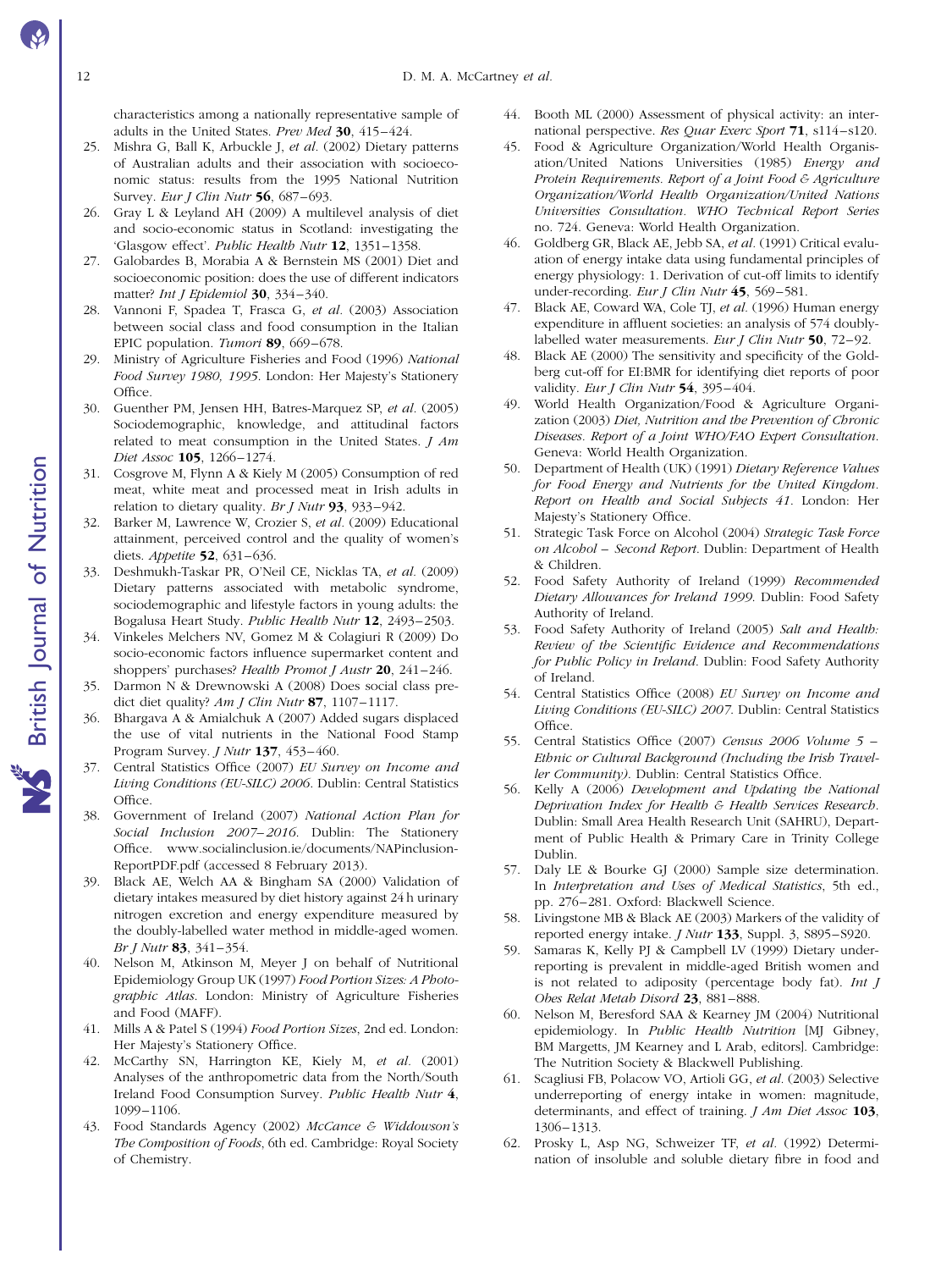food products: collaborative study. *J Assoc Offic Anal Chem* 75, 360–366.

- 63. Layte R, Nolan A & Nolan B (2007) Poor Prescriptions: Poverty and Access to Community Health Services. Dublin: Combat Poverty Agency.
- 64. Marmot M, Allen J, Goldblatt P, et al. (2010) Fair Society, Healthy Lives – Strategic Review of Health Inequalities in England Post-2010. London: The Marmot Review.
- 65. Thomas B, Dorling D & Davey-Smith G (2010) Inequalities in premature mortality in Britain: observational study from 1921 to 2007. BMJ 341, c3639.
- 66. Singh GK & Siahpush M (2006) Widening socioeconomic inequalities in US life expectancy, 1980–2000. Int J Epidemiol 35, 969–979.
- 67. Mullie P, Clarys P, Hulens M, et al. (2010) Dietary patterns and socioeconomic position. Eur J Clin Nutr 64, 231–238.
- 68. Anderson AS (2007) Nutrition interventions in women in low-income groups in the UK. *Proc Nutr Soc* **66**, 25–32.
- 69. McLeod ER, Campbell KJ & Hesketh KD (2011) Nutrition knowledge: a mediator between socioeconomic position and diet quality in Australian first-time mothers. J Am Diet Assoc 111, 696–704.
- 70. Larson NI, Perry CL, Story M, et al. (2006) Food preparation by young adults is associated with better diet quality. J Am Diet Assoc 106, 2001–2007.
- 71. Monsivais P & Drewnowski A (2009) Lower-energy-density diets are associated with higher monetary costs per kilocalorie and are consumed by women of higher socioeconomic status. J Am Diet Assoc  $109$ , 814-822.
- 72. Aggarwal A, Monsivais P, Cook AJ, et al. (2011) Does diet cost mediate the relation between socioeconomic position and diet quality? Eur J Clin Nutr  $65$ , 1059-1066.
- 73. Zenk SN, Lachance LL, Schulz AJ, et al. (2009) Neighborhood retail food environment and fruit and vegetable intake in a multiethnic urban population. Am J Health Promot 23, 255–264.
- 74. Inglis V, Ball K & Crawford D (2008) Socioeconomic variations in women's diets: what is the role of perceptions of the local food environment? J Epidemiol Community Health 62, 191–197.
- 75. Lawrence W, Skinner C, Haslam C, et al. (2009) Why women of lower educational attainment struggle to make healthier food choices: the importance of psychological and social factors. Psychol Health 24, 1003–1020.
- 76. Lawrence W & Barker M (2009) A review of factors affecting the food choices of disadvantaged women. Proc Nutr Soc 68, 189–194.
- 77. Hearty AP, McCarthy SN, Kearney JM, et al. (2007) Relationship between attitudes towards healthy eating and dietary behaviour, lifestyle and demographic factors in a representative sample of Irish adults. Appetite  $48$ , 1–11.
- 78. Andrieu E, Darmon N & Drewnowski A (2006) Low-cost diets: more energy, fewer nutrients. Eur J Clin Nutr 60, 434–436.
- 79. Aggarwal A, Monsivais P & Drewnowski A (2012) Nutrient intakes linked to better health outcomes are associated with higher diet costs in the US. PLoS One 7, e37533.
- 80. Biltoft-Jensen A, Fagt S, Groth MV, et al. (2008) The intake of saturated fat and dietary fibre: a possible indicator of diet quality. Br J Nutr 100, 624–632.
- 81. van Lee L, Geelen A, van Huysduynen EJ, et al. (2012) The Dutch Healthy Diet index (DHD-index): an instrument to measure adherence to the Dutch Guidelines for a Healthy Diet. Nutr 1 **11**, 49.
- 82. Bray GA, Paeratakul S & Popkin BM (2004) Dietary fat and obesity: a review of animal, clinical and epidemiological studies. Physiol Behav 83, 549-555.
- 83. Jakobsen MU, O'Reilly EJ, Heitmann BL, et al. (2009) Major types of dietary fat and risk of coronary heart disease: a pooled analysis of 11 cohort studies. Am J Clin Nutr 89, 1425–1432.
- 84. World Cancer Research Fund/American Institute for Cancer Research (2007) Food, Nutrition, Physical Activity and the Prevention of Cancer: A Global Perspective. Washington, DC: American Institute for Cancer Research.
- 85. Pan A, Sun Q, Bernstein AM, et al. (2012) Red meat consumption and mortality: results from 2 prospective cohort studies. Arch Intern Med 172, 555-563.
- 86. Fitch C & Keim KS (2012) Academy of Nutrition and Dietetics Position of the Academy of Nutrition and Dietetics: use of nutritive and nonnutritive sweeteners. J Acad Nutr Diet 112, 739–758.
- 87. Livesey G, Taylor R, Hulshof T, et al. (2008) Glycemic response and health – a systematic review and meta-analysis: relations between dietary glycemic properties and health outcomes. Am J Clin Nutr 87, Suppl. 1, S258-S268.
- 88. Stanhope KL, Schwarz JM, Keim NL, et al. (2009) Consuming fructose-sweetened, not glucose-sweetened, beverages increases visceral adiposity and lipids and decreases insulin sensitivity in overweight/obese humans. *I Clin Invest* 119, 1322–1334.
- 89. Hu FB & Malik VS (2010) Sugar-sweetened beverages and risk of obesity and type 2 diabetes: epidemiologic evidence. Physiol Behav 100, 47–54.
- 90. Foerster M, Marques-Vidal P, Gmel G, et al. (2009) Alcohol drinking and cardiovascular risk in a population with high mean alcohol consumption. Am J Cardiol 103, 361-368.
- 91. Giovannucci E (2004) Alcohol, one-carbon metabolism, and colorectal cancer: recent insights from molecular studies. J Nutr 134, Suppl. 9, S2475–S2481.
- 92. Berg KM, Kunins HV, Jackson JL, et al. (2008) Association between alcohol consumption and both osteoporotic fracture and bone density.  $Am J Med$  121, 406-418.
- 93. Herttua K, Makela P & Martikainen P (2007) Differential trends in alcohol-related mortality: a register-based follow-up study in Finland in 1987–2003. Alcohol Alcohol 42, 456–464.
- 94. Wald DS, Wald NJ, Morris JK, et al. (2006) Folic acid, homocysteine, and cardiovascular disease: judging causality in the face of inconclusive trial evidence. BMJ 333, 1114–1117.
- 95. Figueiredo JC, Levine AJ, Grau MV, et al. (2008) Colorectal adenomas in a randomized folate trial: the role of baseline dietary and circulating folate levels. Cancer Epidemiol Biomarkers Prev **17**, 2625-2631.
- 96. Hamilton KL (2007) Antioxidants and cardioprotection. Med Sci Sports Exerc 39, 1544-1553.
- 97. McCarron DA & Reusser ME (2001) Are low intakes of calcium and potassium important causes of cardiovascular disease? Am J Hypertens 14, Suppl. 1, S206–S212.
- 98. He FJ & MacGregor GA (2009) A comprehensive review on salt and health and current experience of worldwide salt reduction programmes. *J Hum Hypertens* 23, 363-384.
- 99. Teucher B, Dainty JR, Spinks CA, et al. (2008) Sodium and bone health: impact of moderately high and low salt intakes on calcium metabolism in postmenopausal women. J Bone Miner Res 23, 1477-1485.
- 100. Lee HS, Kim MS, Kim MH, et al. (2006) Iron status and its association with pregnancy outcome in Korean pregnant women. Eur J Clin Nutr 60, 1130-1135.